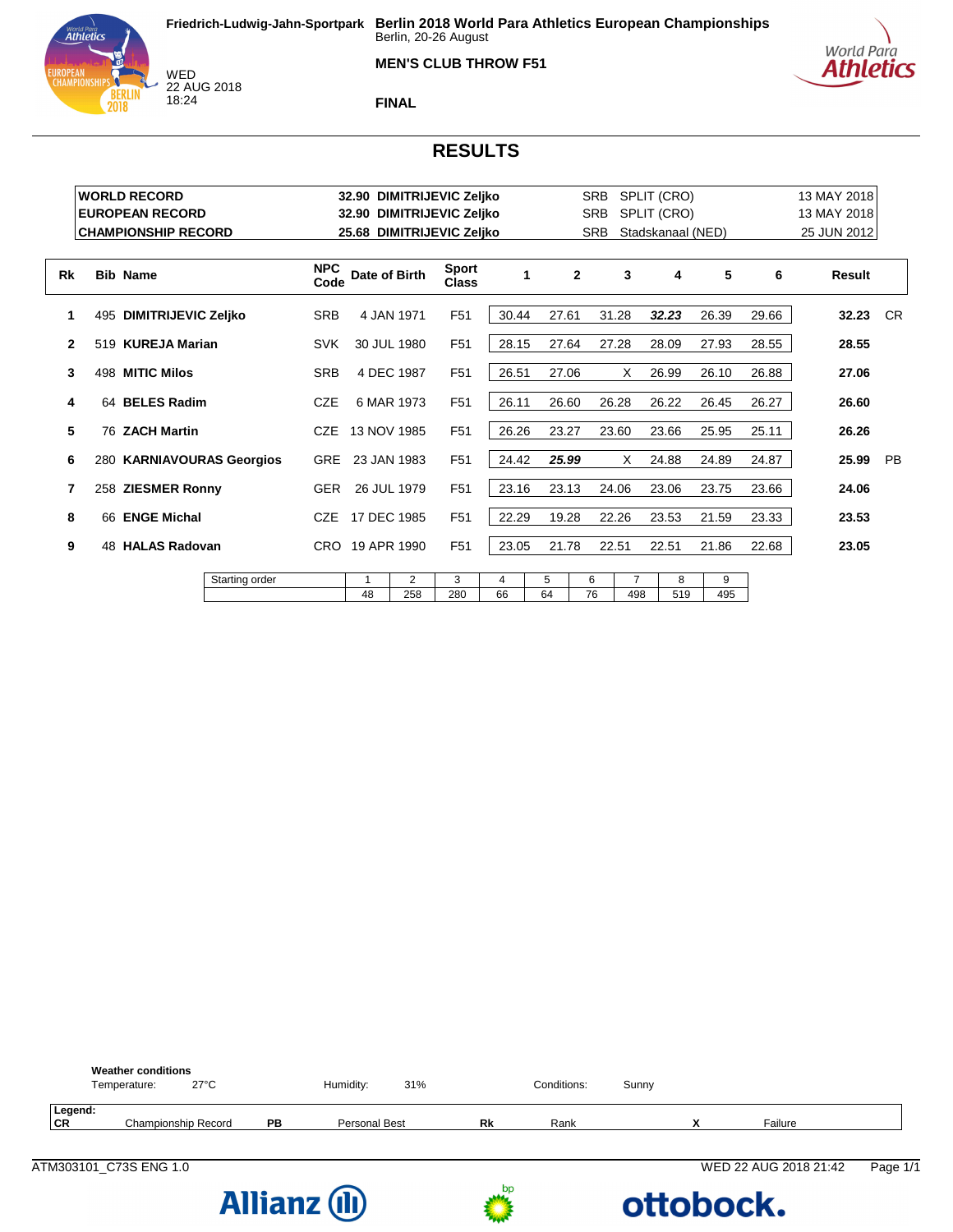#### **MEN'S DISCUS THROW F52**





FRI<br>24 AUG 2018 17:30

**FINAL**

# **RESULTS**

|              |     | <b>WORLD RECORD - F51</b>        |                |                    |                 |                     | 13.17 BERRAHAL Mohamed       |          |          | <b>ALG</b>   |                       | Doha (QAT)    |          |       | 25 OCT 2015   |           |
|--------------|-----|----------------------------------|----------------|--------------------|-----------------|---------------------|------------------------------|----------|----------|--------------|-----------------------|---------------|----------|-------|---------------|-----------|
|              |     | <b>EUROPEAN RECORD - F51</b>     |                |                    |                 | 11.98 FLERE Joze    |                              |          |          | <b>SLO</b>   |                       | Zagreb (CRO)  |          |       | 6 MAY 2012    |           |
|              |     | <b>CHAMPIONSHIP RECORD - F51</b> |                |                    |                 | 9.99 BELES Radim    |                              |          |          | <b>CZE</b>   |                       | Assen (NED)   |          |       | 17 JUN 2003   |           |
|              |     | <b>WORLD RECORD - F52</b>        |                |                    |                 | 23.80 ROCHA Andre   |                              |          |          | <b>BRA</b>   |                       | London (GBR)  |          |       | 18 JUL 2017   |           |
|              |     | <b>EUROPEAN RECORD - F52</b>     |                |                    |                 | 21.95 APINIS Aigars |                              |          |          | LAT          |                       | London (GBR)  |          |       | 18 JUL 2017   |           |
|              |     | <b>CHAMPIONSHIP RECORD - F52</b> |                |                    |                 | 19.68 APINIS Aigars |                              |          |          | LAT          |                       | Swansea (GBR) |          |       | 21 AUG 2014   |           |
| Rk           |     | <b>Bib Name</b>                  |                | <b>NPC</b><br>Code | Date of Birth   |                     | <b>Sport</b><br><b>Class</b> | 1        |          | $\mathbf{2}$ | 3                     | 4             | 5        | 6     | <b>Result</b> |           |
| 1            | 411 | <b>KOSEWICZ Piotr</b>            |                |                    | POL 31 MAY 1974 |                     | F <sub>52</sub>              | X        | 20.20    |              | 20.11                 | 15.44         | 19.59    | 18.50 | 20.20         | <b>CR</b> |
| $\mathbf{2}$ |     | 350 APINIS Aigars                |                | LAT                |                 | 9 JUN 1973          | F <sub>52</sub>              | 19.68    | 18.54    |              | 19.71                 | 19.45         | 19.16    | 19.05 | 19.71         | <b>SB</b> |
| 3            | 407 | <b>JACHIMOWICZ Robert</b>        |                | POL                |                 | 7 JUN 1967          | F <sub>52</sub>              | 19.18    | 17.71    |              | 19.03                 | 18.72         | 19.19    | 18.97 | 19.19         |           |
| 4            |     | 50 SANDOR Velimir                |                | <b>CRO</b>         |                 | 6 OCT 1985          | F <sub>52</sub>              | 18.62    |          | X            | 17.65                 | 18.94         | 18.39    | 18.17 | 18.94         | <b>PB</b> |
| 5            |     | 361 SKUCAS Kestutis              |                | LTU                | 27 AUG 1967     |                     | F <sub>52</sub>              | 15.99    | 15.71    |              | 17.01                 | 12.56         | 16.20    | 17.77 | 17.77         | PB        |
| 6            |     | 406 IMIANOWSKI Adrian            |                |                    | POL 27 NOV 1992 |                     | F <sub>52</sub>              | 16.74    | 15.63    |              | 16.80                 | 17.05         | 16.35    | 16.96 | 17.05         | PB        |
| 7            | 491 | <b>PLANK Henrik</b>              |                | <b>SLO</b>         | 23 AUG 1974     |                     | F <sub>52</sub>              | 14.71    | 15.45    |              | 15.27                 | 15.38         | 15.90    | 15.60 | 15.90         | <b>PB</b> |
| 8            |     | 68 KONECNY Voitech               |                |                    | 28 NOV 1992     |                     | F <sub>52</sub>              | 13.38    | 13.02    |              | 13.66                 | 12.67         | 13.11    | 13.51 | 13.66         |           |
| 9            |     | 73 VARTON Filip                  |                | <b>CZE</b>         | 12 MAY 1991     |                     | F <sub>52</sub>              | 11.64    | 11.54    |              | 11.85                 | 11.78         | 11.68    | 11.86 | 11.86         | <b>SB</b> |
|              |     |                                  | Starting order |                    | 1<br>73         | 2<br>68             | 3<br>491                     | 4<br>406 | 5<br>361 | 6<br>50      | $\overline{7}$<br>411 | 8<br>407      | 9<br>350 |       |               |           |
|              |     |                                  |                |                    |                 |                     |                              |          |          |              |                       |               |          |       |               |           |

|                    | <b>Weather conditions</b><br>$22^{\circ}$ C<br>Temperature: |    | Humidity:     | 41% |    | Conditions: | Partly cloudy |             |
|--------------------|-------------------------------------------------------------|----|---------------|-----|----|-------------|---------------|-------------|
| Legend:<br>CR<br>x | Championship Record<br>Failure                              | PB | Personal Best |     | Rk | Rank        | SB            | Season Best |



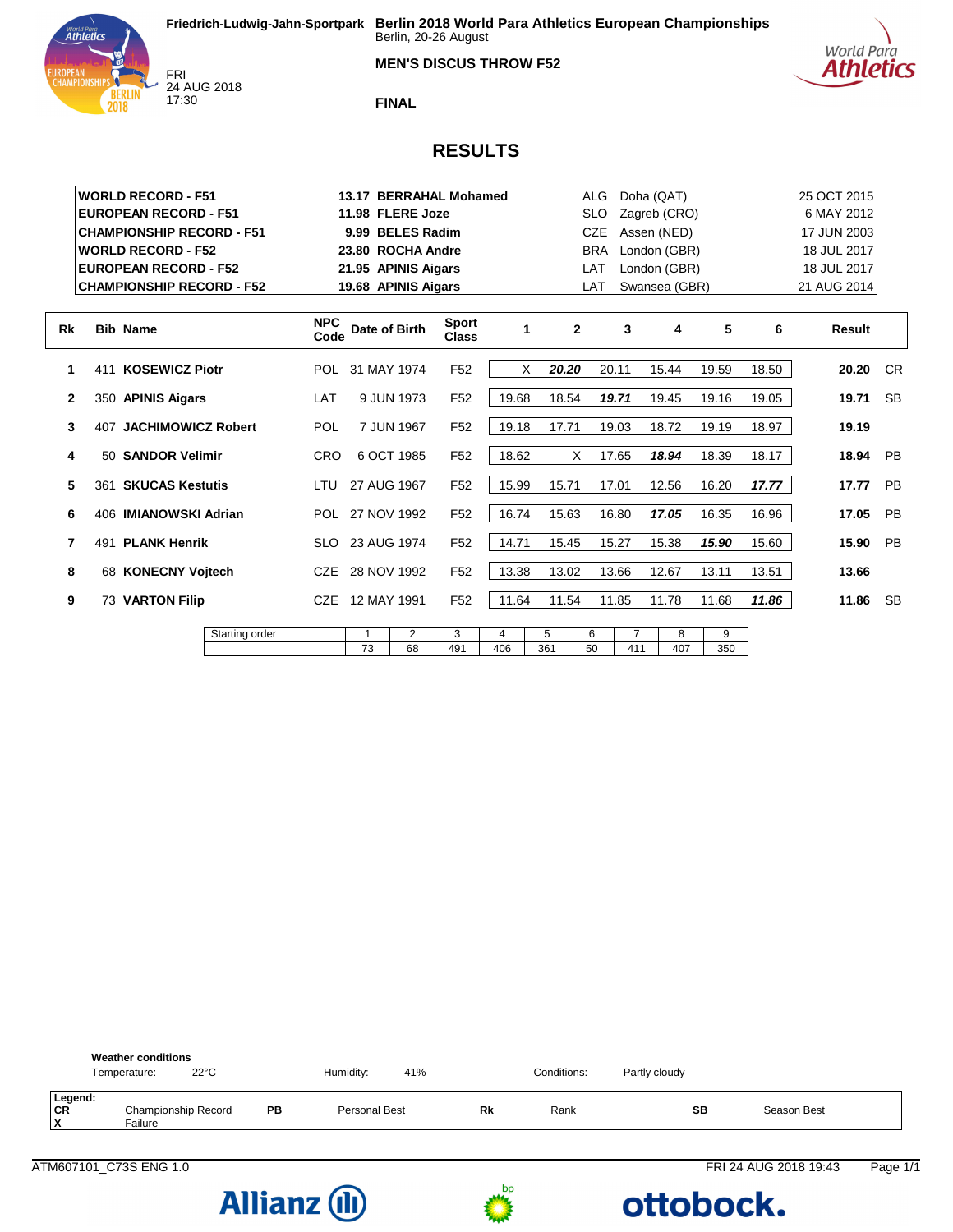





WED 22 AUG 2018 17:59

**FINAL**

#### **RESULTS**

|              | <b>WORLD RECORD - F33</b>        |            |                    | 26.96 SCHEIL Daniel          |    |                              |       |                |            | GER Berlin (GER)       |       |          | 19 JUN 2015 |                |
|--------------|----------------------------------|------------|--------------------|------------------------------|----|------------------------------|-------|----------------|------------|------------------------|-------|----------|-------------|----------------|
|              | <b>EUROPEAN RECORD - F33</b>     |            |                    | 26.96 SCHEIL Daniel          |    |                              |       |                |            | GER Berlin (GER)       |       |          | 19 JUN 2015 |                |
|              | <b>CHAMPIONSHIP RECORD - F33</b> |            |                    | 26.75 SCHEIL Daniel          |    |                              |       |                |            | GER Swansea (GBR)      |       |          | 20 AUG 2014 |                |
|              | <b>WORLD RECORD - F34</b>        |            |                    | 38.23 VALENCIA Mauricio      |    |                              |       |                | <b>COL</b> | Santiago de Cali (COL) |       |          | 8 APR 2018  |                |
|              | <b>EUROPEAN RECORD - F34</b>     |            |                    | 25.35 CIBONE Thierry         |    |                              |       |                | FRA        | Dubai (UAE)            |       |          | 20 MAR 2016 |                |
|              | <b>CHAMPIONSHIP RECORD - F34</b> |            |                    | 20.64 ALIEKSEIENKO Oleksandr |    |                              |       |                | <b>ISR</b> | Swansea (GBR)          |       |          | 20 AUG 2014 |                |
|              |                                  |            |                    |                              |    |                              |       |                |            |                        |       |          |             |                |
| Rk           | <b>Bib Name</b>                  |            | <b>NPC</b><br>Code | Date of Birth                |    | <b>Sport</b><br><b>Class</b> | 1     | $\mathbf{2}$   | 3          | 4                      | 5     | 6        | Result      |                |
| 1            | 156 CIBONE Thierry               | <b>FRA</b> |                    | 8 AUG 1973                   |    | F34                          | 24.06 | 24.72          | 25.20      | X                      | 25.19 | 24.06    | 25.20       | C <sub>R</sub> |
| $\mathbf{2}$ | 438 WOJNICKI Mateusz             |            | <b>POL</b>         | 16 DEC 1989                  |    | F34                          | 18.69 | 22.08          | X          | X                      | 19.26 | X.       | 22.08       | <b>SB</b>      |
| 3            | 327 ALIEKSEIENKO Oleksandr       | <b>ISR</b> |                    | 16 NOV 1983                  |    | F34                          | X     | 20.10          | 19.99      | 21.88                  | 21.71 | 20.51    | 21.88       | <b>SB</b>      |
| 4            | 332 CAMPOCCIO Giuseppe           | <b>ITA</b> |                    | 19 OCT 1966                  |    | F33                          | 20.72 | X              | X          | 19.41                  | X     | 20.93    | 20.93       |                |
| 5            | 373 BARANIN Radmilo              |            |                    | MNE 28 MAR 1982              |    | F34                          | X     | 19.12          | 19.97      | X                      | 20.84 | X        | 20.84       | <b>PB</b>      |
| 6            | 141 MANNI Tuomas                 | <b>FIN</b> |                    | 28 AUG 1996                  |    | F34                          | 18.99 | 19.48          | Χ          | 20.03                  | X     | 20.55    | 20.55       | <b>PB</b>      |
| 7            | 405 GLAB Michal                  |            |                    | POL 25 OCT 1992              |    | F33                          | 18.97 | 19.70          | 18.99      | X                      | 20.19 | 20.25    | 20.25       | PB             |
| 8            | 434 SZAFRANSKI Michal            |            | <b>POL</b>         | 9 MAY 1985                   |    | F34                          | X     | 19.87          | X          | X                      | 17.65 | 19.99    | 19.99       | PB             |
| 9            | 426 PAULINSKI Tomasz             |            |                    | POL 27 MAY 1989              |    | F34                          | X     | 19.37          | X          | X                      | 19.01 | X.       | 19.37       |                |
| 10           | 374 GOJKOVIC Danilo              |            | <b>MNE</b>         | 5 JUL 1996                   |    | F34                          | X     | 17.43          | 18.09      | X                      | 18.73 | $\times$ | 18.73       | <b>PB</b>      |
| 11           | 144 SAARIO Janne                 | <b>FIN</b> |                    | 23 FEB 1976                  |    | F34                          | X     | X              | 16.01      | 18.00                  | X     | 17.20    | 18.00       |                |
| 12           | 65 DVORAK Martin                 |            | <b>CZE</b>         | 26 APR 1994                  |    | F34                          | 14.56 | 15.07          | 15.94      | 15.57                  | 13.58 | 15.60    | 15.94       | <b>SB</b>      |
|              | Starting order                   | 1          | 2                  | 3                            | 4  | 5                            | 6     | $\overline{7}$ | 8          | 9                      | 10    | 11       | 12          |                |
|              |                                  | 405        | 141                | 426                          | 65 | 374                          | 144   | 434            | 438        | 373                    | 327   | 332      | 156         |                |







ATM730101\_C73S ENG 1.0 WED 22 AUG 2018 20:55 Page 1/1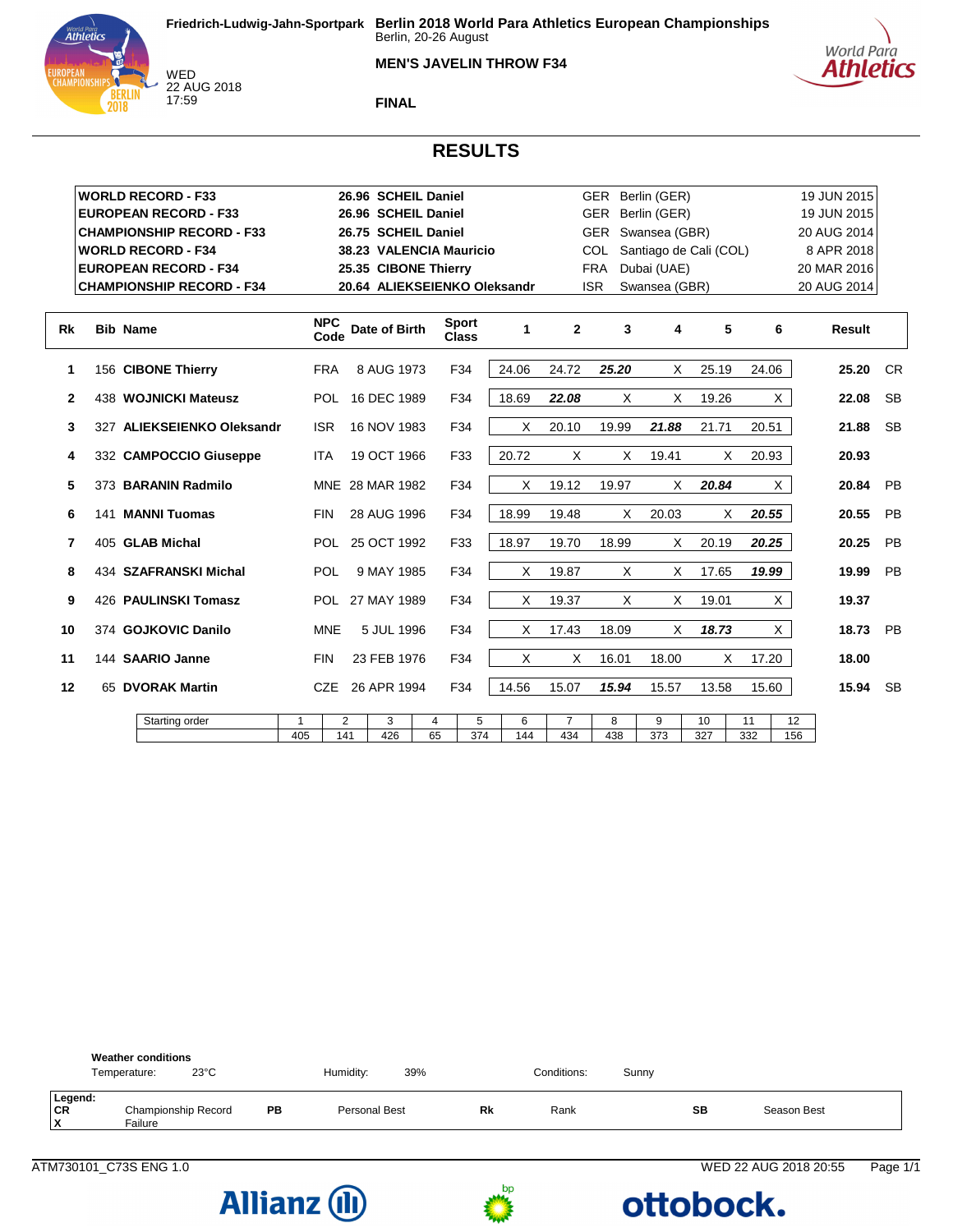



THU<br>23 AUG 2018 10:46

**FINAL**

# World Para **Athletics**

### **RESULTS**

|              |    | <b>WORLD RECORD</b><br><b>EUROPEAN RECORD</b><br><b>CHAMPIONSHIP RECORD</b> |                    | 32.38           | 29.77 ZARIC Milos | 35.30 NADERI DARBAGHSHAY Ali<br><b>BRADAL Thomas</b> |              |         | IRI<br><b>DEN</b><br><b>SRB</b> |          | Athens (GRE)<br>Nove Mesto (CZE)<br>Swansea (GBR) |       |       | 22 SEP 2004<br>19 AUG 2000<br>21 AUG 2014 |           |
|--------------|----|-----------------------------------------------------------------------------|--------------------|-----------------|-------------------|------------------------------------------------------|--------------|---------|---------------------------------|----------|---------------------------------------------------|-------|-------|-------------------------------------------|-----------|
| Rk           |    | <b>Bib Name</b>                                                             | <b>NPC</b><br>Code | Date of Birth   |                   | <b>Sport</b><br><b>Class</b>                         | $\mathbf{1}$ |         | $\mathbf{2}$                    | 3        | 4                                                 | 5     | 6     | Result                                    |           |
| 1            |    | 502 ZARIC Milos                                                             | SRB                | 27 SEP 1987     |                   | F <sub>55</sub>                                      | 29.88        | 30.88   |                                 | 30.68    | 31.26                                             | 31.60 | 31.11 | 31.60                                     | CR.       |
| $\mathbf{2}$ |    | 366 VERBAVICIUS Ramunas                                                     | LTU                |                 | 7 APR 1986        | F <sub>55</sub>                                      | 27.40        | 26.54   |                                 | 28.03    | 26.90                                             | 26.28 | 28.13 | 28.13                                     |           |
| 3            | 37 | <b>KIRYAKOV Georgi</b>                                                      | <b>BUL</b>         | 24 DEC 1985     |                   | F <sub>55</sub>                                      | 27.51        | 27.76   |                                 | 27.47    | 27.85                                             | 27.87 | 28.03 | 28.03                                     | <b>PB</b> |
| 4            |    | 41 YUSEINOV Mustafa                                                         | <b>BUL</b>         | 24 SEP 1970     |                   | F <sub>55</sub>                                      | 24.81        | 24.96   |                                 | 25.47    | 25.19                                             | 25.42 | 24.92 | 25.47                                     |           |
| 5            |    | 416 KREZELOK Joachim                                                        | <b>POL</b>         |                 | 5 APR 1990        | F <sub>55</sub>                                      | X            |         | X                               | 23.97    | 24.77                                             | X     | 25.06 | 25.06                                     |           |
| 6            |    | 419 LIGEZA Damian                                                           |                    | POL 21 MAR 1987 |                   | F <sub>55</sub>                                      | 24.49        | 24.46   |                                 | 22.97    | 23.98                                             | X     | 23.89 | 24.49                                     | <b>PB</b> |
| 7            |    | 72 SCAMBURA Dusan                                                           | CZE                | 14 NOV 1966     |                   | F <sub>55</sub>                                      | 20.67        |         | X                               | 20.81    | X                                                 | 22.11 | X.    | 22.11                                     |           |
|              |    |                                                                             | Starting order     |                 | 419               | 2<br>72                                              | 3<br>416     | 4<br>41 | 5<br>37                         | 6<br>366 | $\overline{7}$<br>502                             |       |       |                                           |           |





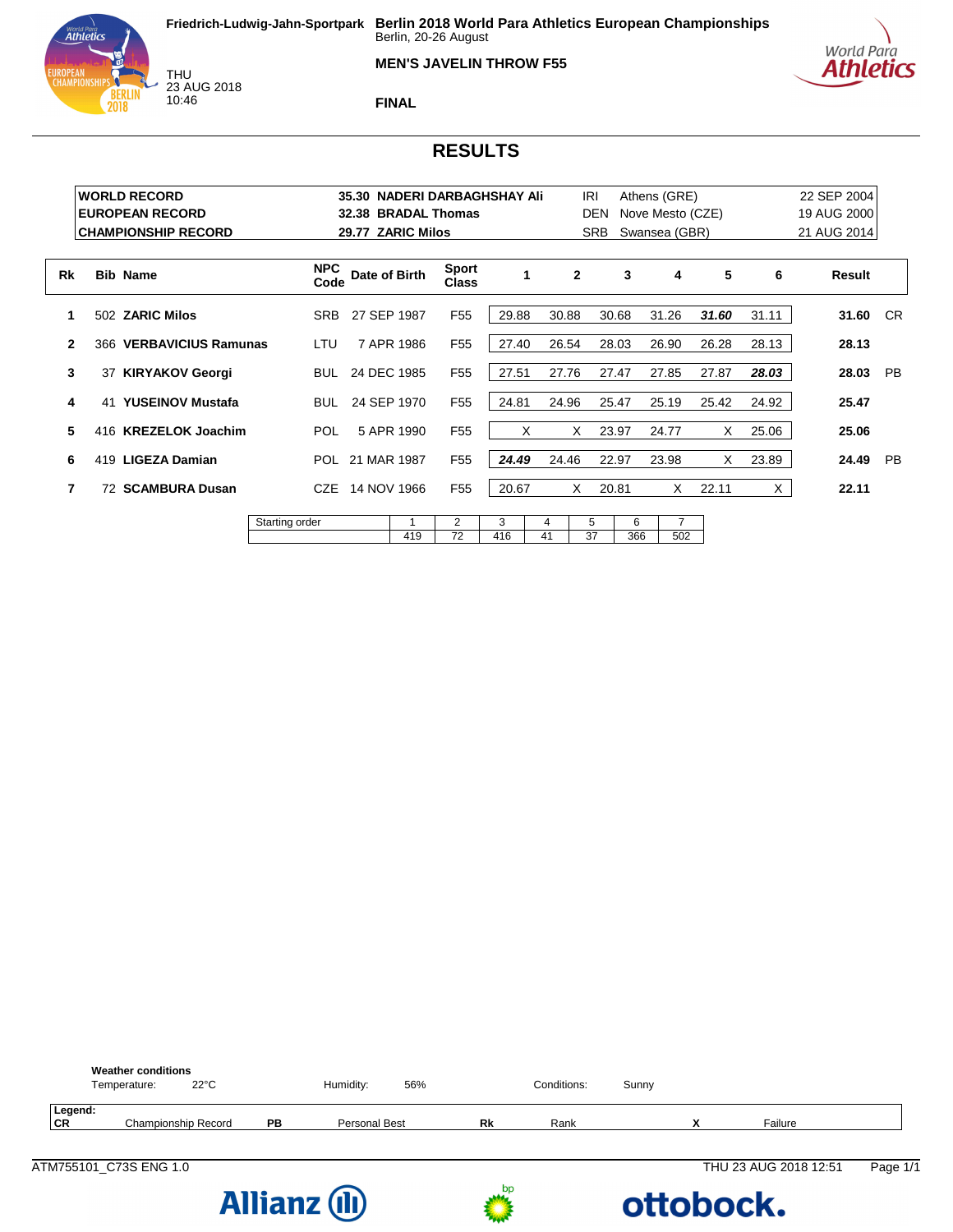



 $\mathsf{L}$ 

FRI<br>24 AUG 2018 17:32



#### **FINAL**

### **RESULTS**

|              |     | <b>WORLD RECORD</b><br><b>EUROPEAN RECORD</b><br><b>CHAMPIONSHIP RECORD</b> |                |                    | 10.18                                          | <b>Record Mark</b> |          |                              | 11.52 SALEH FARAJZADEH Siamak<br>7.67 ALIEKSEIENKO Oleksandr |              | IRI<br><b>IPC</b><br><b>ISR</b> | Doha (QAT)<br>Bonn (GER)<br>Swansea (GBR) |          |       | 26 OCT 2015<br>2015<br>21 AUG 2014 |           |
|--------------|-----|-----------------------------------------------------------------------------|----------------|--------------------|------------------------------------------------|--------------------|----------|------------------------------|--------------------------------------------------------------|--------------|---------------------------------|-------------------------------------------|----------|-------|------------------------------------|-----------|
| Rk           |     | <b>Bib Name</b>                                                             |                | <b>NPC</b><br>Code |                                                | Date of Birth      |          | <b>Sport</b><br><b>Class</b> | 1                                                            | $\mathbf{2}$ | 3                               | 4                                         | 5        | 6     | Result                             |           |
|              |     | 426 PAULINSKI Tomasz                                                        |                |                    | POL 27 MAY 1989                                |                    |          | F34                          | 10.43                                                        | 10.08        | 10.65                           | 9.68                                      | 11.00    | 10.47 | 11.00                              | ER        |
| $\mathbf{2}$ |     | 156 CIBONE Thierry                                                          |                | <b>FRA</b>         | 8 AUG 1973<br>F34<br><b>ISR</b><br>16 NOV 1983 |                    |          |                              | 9.04                                                         | 9.42         | 9.27                            | 9.75                                      | 9.10     | 9.37  | 9.75                               |           |
| 3            | 327 | <b>ALIEKSEIENKO Oleksandr</b>                                               |                |                    |                                                |                    |          | F34                          | 8.50                                                         | X            | 8.41                            | 8.46                                      | 8.56     | X.    | 8.56                               | <b>SB</b> |
| 4            | 141 | <b>MANNI Tuomas</b>                                                         |                | <b>FIN</b>         | 28 AUG 1996                                    |                    |          | F34                          | 7.94                                                         | X            | X                               | 8.01                                      | X        | 8.29  | 8.29                               |           |
| 5            |     | 373 BARANIN Radmilo                                                         |                |                    | MNE 28 MAR 1982                                |                    |          | F34                          | 7.53                                                         | 7.96         | 7.97                            | X                                         | 7.71     | 8.26  | 8.26                               |           |
| 6            |     | 434 SZAFRANSKI Michal                                                       |                | <b>POL</b>         |                                                | 9 MAY 1985         |          | F34                          | X                                                            | 7.27         | 7.85                            | X                                         | 7.63     | 7.88  | 7.88                               |           |
| 7            |     | 65 DVORAK Martin                                                            |                | CZE                | 26 APR 1994                                    |                    |          | F34                          | 7.47                                                         | 7.71         | 7.35                            | 7.50                                      | 7.70     | 7.06  | 7.71                               |           |
| 8            |     | 144 SAARIO Janne                                                            |                | <b>FIN</b>         | 23 FEB 1976<br>F34                             |                    |          |                              | 6.17                                                         | X            | 6.01                            | 6.62                                      | 6.41     | X     | 6.62                               |           |
|              |     |                                                                             | Starting order |                    |                                                | 1<br>141           | 2<br>144 | 3<br>434                     | 4<br>65                                                      | 5<br>327     | 6<br>373                        | 7<br>426                                  | 8<br>156 |       |                                    |           |

|               | <b>Weather conditions</b><br>$22^{\circ}$ C<br>Temperature: |           | Humidity: | 41% |    | Conditions: | Partly cloudy |                       |          |
|---------------|-------------------------------------------------------------|-----------|-----------|-----|----|-------------|---------------|-----------------------|----------|
| Legend:<br>ER | European Record                                             | <b>Rk</b> | Rank      |     | SВ | Season Best |               | Failure               |          |
|               | ATM334101 C73S ENG 1.0                                      |           |           |     |    |             |               | FRI 24 AUG 2018 19:18 | Page 1/1 |



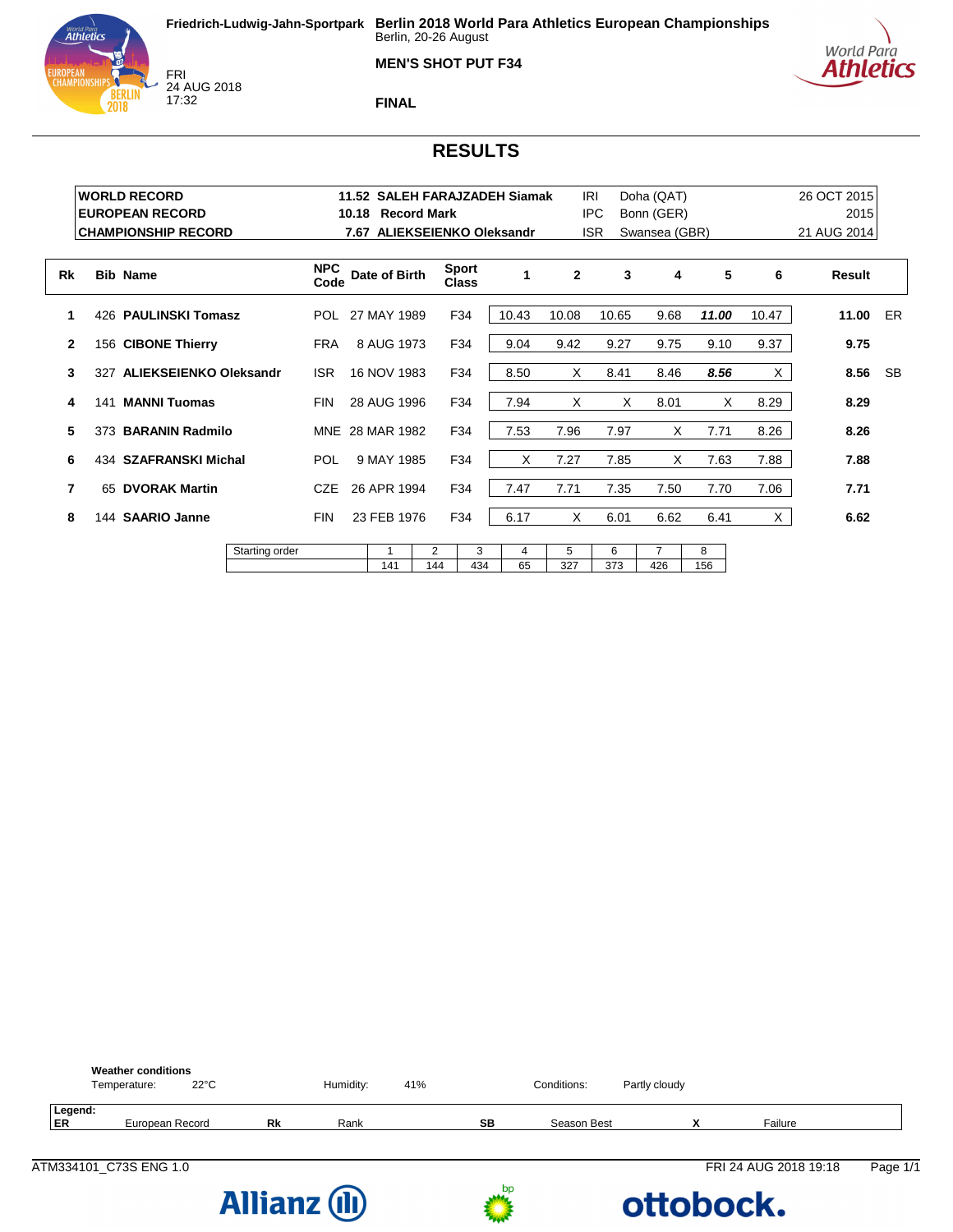

**MEN'S SHOT PUT F54**



**FINAL**

# **RESULTS**

|              | <b>WORLD RECORD - F53</b>           |                    | 8.83 ROCHA Andre       |                              |         |              | BRA            | Berlin (GER)    |                      |             |             | 30 JUN 2018             |
|--------------|-------------------------------------|--------------------|------------------------|------------------------------|---------|--------------|----------------|-----------------|----------------------|-------------|-------------|-------------------------|
|              | <b>EUROPEAN RECORD - F53</b>        |                    | 8.44 FERNANDES Che Jon |                              |         |              | <b>GRE</b>     |                 | Rio de Janeiro (BRA) |             |             | 14 SEP 2016             |
|              | <b>CHAMPIONSHIP RECORD - F53</b>    |                    | 8.26 BALASHEV Dmytro   |                              |         |              | UKR            | Swansea (GBR)   |                      |             |             | 23 AUG 2014             |
|              | <b>WORLD RECORD - F54</b>           |                    | 11.40 AMIRI Hamed      |                              |         |              | IRI            |                 | Rio de Janeiro (BRA) |             |             | 16 SEP 2016             |
|              | <b>EUROPEAN RECORD - F54</b>        |                    | 10.32 TISCHLER Georg   |                              |         |              | <b>AUT</b>     | Bangalore (IND) |                      |             |             | 30 NOV 2009             |
|              | <b>CHAMPIONSHIP RECORD - F54</b>    |                    | 9.88 MITROVIC Drazenko |                              |         |              | <b>SRB</b>     | Swansea (GBR)   |                      |             |             | 23 AUG 2014             |
|              |                                     |                    |                        |                              |         |              |                |                 |                      |             |             |                         |
| <b>Rk</b>    | <b>Bib Name</b>                     | <b>NPC</b><br>Code | Date of Birth          | <b>Sport</b><br><b>Class</b> |         | $\mathbf{1}$ | $\overline{2}$ | 3               | 4                    | 5           | 6           | Result<br><b>Points</b> |
| 1            | 164 MAITRE Jean-Francois            | <b>FRA</b>         | 16 NOV 1973            | F <sub>54</sub>              |         | 9.65<br>945  | 9.50<br>929    | 8.61<br>811     | 9.30<br>905          | 9.10<br>880 | 8.96<br>861 | 9.65<br>945             |
| $\mathbf{2}$ | 67 KISY Ales                        | <b>CZE</b>         | 30 SEP 1980            | F <sub>53</sub>              |         | 7.82<br>859  | 8.04<br>892    | 7.73<br>845     | 8.17<br>910          | 8.05<br>894 | 8.16<br>909 | $8.17 = SB$<br>910      |
| 3            | 499 MITROVIC Drazenko               | <b>SRB</b>         | 9 AUG 1979             | F54                          |         | 8.86<br>848  | 8.80<br>839    | X               | 8.95<br>860          | 8.76<br>833 | 9.12<br>883 | 9.12 SB<br>883          |
| 4            | 5 TISCHLER Georg                    | <b>AUT</b>         | 11 SEP 1961            | F <sub>54</sub>              |         | X            | 8.64<br>816    | 8.32<br>766     | 8.28<br>759          | X           | 8.55<br>802 | 8.64<br>816             |
| 5            | 293 VLASAKIDIS Apostolos            | <b>GRE</b>         | 11 SEP 1983            | F <sub>54</sub>              |         | X            | 7.87<br>688    | 7.87<br>688     | 7.90<br>693          | 7.78<br>671 | X           | 7.90 PB<br>693          |
| 6            | <b>GEORGIADIS Athanasios</b><br>276 | GRE                | 8 SEP 1990             | F54                          |         | 7.87<br>688  | X              | X               | 6.83<br>481          | 7.90<br>693 | 7.53<br>624 | 7.90 PB<br>693          |
|              |                                     |                    | 1                      |                              |         |              |                |                 |                      |             |             |                         |
|              |                                     | Starting order     | 276                    | $\overline{2}$<br>293        | 3<br>67 | 4<br>5       | 5<br>499       | 6<br>164        |                      |             |             |                         |

|                     | <b>Weather conditions</b><br>Temperature: | $20^{\circ}$ C |    | Humidity:     | 57% |           | Conditions: | Sunny |           |             |  |
|---------------------|-------------------------------------------|----------------|----|---------------|-----|-----------|-------------|-------|-----------|-------------|--|
| Legend:<br>=SB<br>X | Equal Season Best<br>Failure              |                | PB | Personal Best |     | <b>Rk</b> | Rank        |       | <b>SB</b> | Season Best |  |





ATM360101\_C73S ENG 1.0 WED 22 AUG 2018 12:27 Page 1/1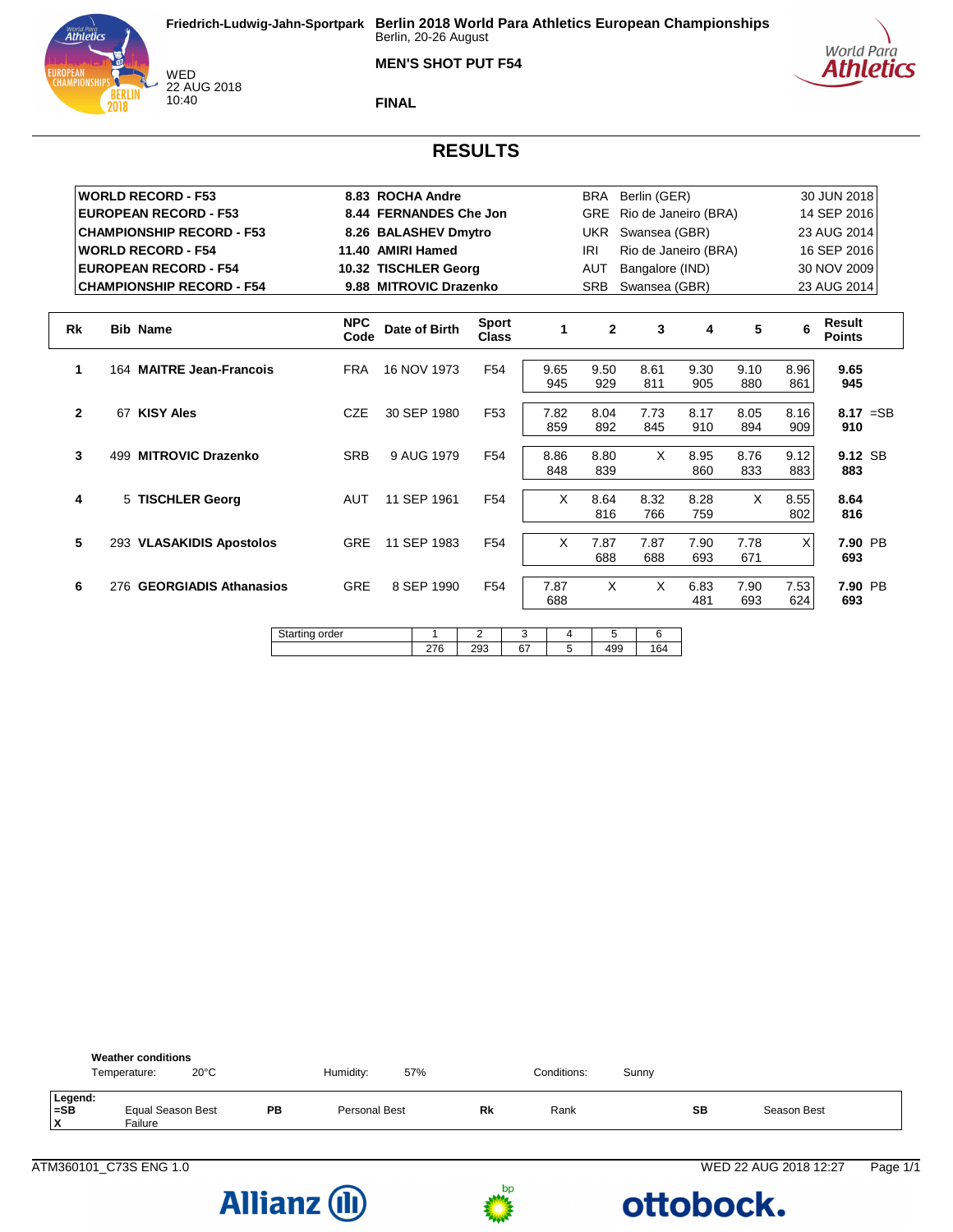

**MEN'S SHOT PUT F55**



**FINAL**

# **RESULTS**

|              | <b>WORLD RECORD</b>        |                |                    | 12.47 RUZHDI Ruzhdi |                 |                              |          |              | <b>BUL</b>     | London (GBR)  |          |          | 20 JUL 2017 |           |
|--------------|----------------------------|----------------|--------------------|---------------------|-----------------|------------------------------|----------|--------------|----------------|---------------|----------|----------|-------------|-----------|
|              | <b>EUROPEAN RECORD</b>     |                |                    | 12.47 RUZHDI Ruzhdi |                 |                              |          |              | <b>BUL</b>     | London (GBR)  |          |          | 20 JUL 2017 |           |
|              | <b>CHAMPIONSHIP RECORD</b> |                |                    | 11.48 RUZHDI Ruzhdi |                 |                              |          |              | <b>BUL</b>     | Swansea (GBR) |          |          | 23 AUG 2014 |           |
| Rk           | <b>Bib Name</b>            |                | <b>NPC</b><br>Code | Date of Birth       |                 | <b>Sport</b><br><b>Class</b> | 1        | $\mathbf{2}$ | 3              | 4             | 5        | 6        | Result      |           |
| 1            | 39 RUZHDI Ruzhdi           |                |                    | BUL 14 APR 1991     |                 | F <sub>55</sub>              | 12.14    | 12.02        | 11.72          | 11.76         | 12.03    | 11.96    | 12.14       | <b>CR</b> |
| $\mathbf{2}$ | 496 DURIC Nebojsa          |                | <b>SRB</b>         | 17 OCT 1987         |                 | F <sub>55</sub>              | 11.67    | 11.33        | 11.03          | 10.68         | 11.46    | 11.42    | 11.67       |           |
| 3            | 415 KOZUN Karol            |                |                    | POL 23 MAR 1982     |                 | F <sub>55</sub>              | 10.05    | 10.36        | $\times$       | X             | X        | X        | 10.36       | <b>SB</b> |
| 4            | 366 VERBAVICIUS Ramunas    | LTU            | 7 APR 1986         |                     | F <sub>55</sub> | 9.99                         | 10.13    | 10.23        | 10.11          | 10.11         | 10.10    | 10.23    | <b>PB</b>   |           |
| 5            | 502 ZARIC Milos            | <b>SRB</b>     | 27 SEP 1987        |                     | F <sub>55</sub> | X                            | X        | 9.41         | 10.23          | 9.95          | 10.13    | 10.23    |             |           |
| 6            | 285 NALMPANTIS Ilias       |                | <b>GRE</b>         | 2 JUL 1972          |                 | F <sub>55</sub>              | 8.99     | 9.62         | 9.76           | 9.77          | 10.07    | 9.91     | 10.07       | <b>SB</b> |
| 7            | 25 PANDZIC Dzevad          |                | <b>BIH</b>         | 6 JUN 1969          |                 | F <sub>55</sub>              | 9.36     | 9.93         | 9.95           | 9.75          | 9.79     | $\times$ | 9.95        |           |
| 8            | 419 LIGEZA Damian          |                |                    | POL 21 MAR 1987     |                 | F <sub>55</sub>              | 8.82     | 9.02         | 9.25           | 9.14          | 9.04     | 8.96     | 9.25        |           |
|              | 37 KIRYAKOV Georgi         |                |                    | 24 DEC 1985         |                 | F <sub>55</sub>              | $\times$ | X            | $\times$       | X             | $\times$ | $\times$ | <b>NM</b>   |           |
|              | 72 SCAMBURA Dusan          |                |                    | CZE 14 NOV 1966     |                 | F <sub>55</sub>              |          |              |                |               |          |          | <b>DNS</b>  |           |
|              |                            | Starting order | 1                  | 2                   | 3               | 4                            | 5        | 6            | $\overline{7}$ | 8             | 9        | 10       |             |           |
|              |                            |                | 72                 | 37                  | 366             | 419                          | 25       | 285          | 502            | 415           | 496      | 39       |             |           |

|                            | <b>Weather conditions</b><br>Temperature: | $20^{\circ}$ C |           | Humidity:                    | 36% |                 | Conditions:        | Partly cloudy |               |
|----------------------------|-------------------------------------------|----------------|-----------|------------------------------|-----|-----------------|--------------------|---------------|---------------|
| Legend:<br>CR<br><b>Rk</b> | Championship Record<br>Rank               |                | DNS<br>SB | Did not Start<br>Season Best |     | <b>NM</b><br>٠. | No Mark<br>Failure | PB            | Personal Best |





ATM355101\_C73S ENG 1.0 **SAT 25 AUG 2018 17:52** Page 1/1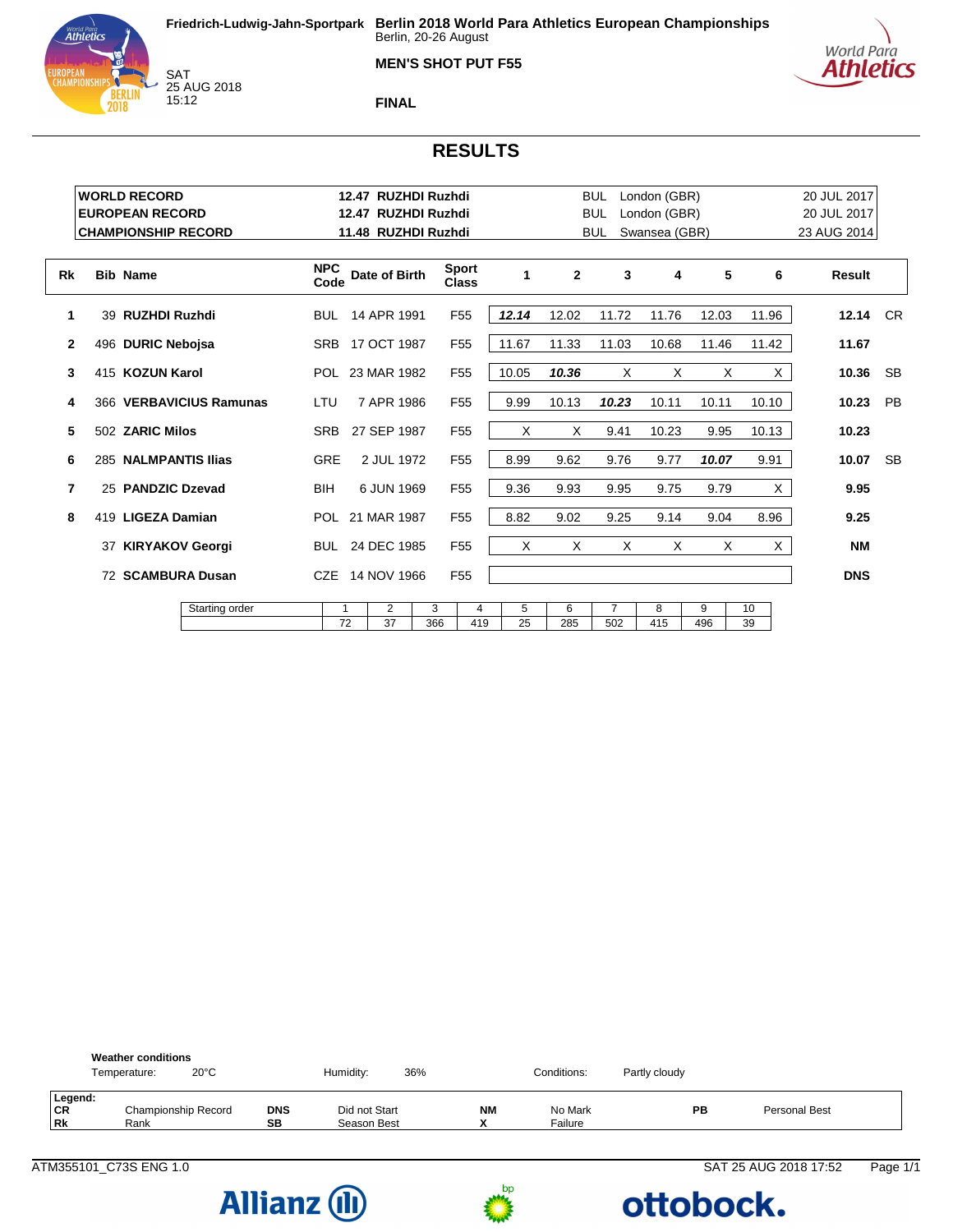





SAT<br>25 AUG 2018 14:30

**FINAL**

# **RESULTS**

|              |     | <b>WORLD RECORD - F56</b>        |                |                    | 13.49 MUSAYEV Olokhan  |     |                |                              |       |              | <b>AZE</b> | Beijing (CHN) |       |       | 15 SEP 2008 |           |
|--------------|-----|----------------------------------|----------------|--------------------|------------------------|-----|----------------|------------------------------|-------|--------------|------------|---------------|-------|-------|-------------|-----------|
|              |     | <b>EUROPEAN RECORD - F56</b>     |                |                    | 13.49 MUSAYEV Olokhan  |     |                |                              |       |              | <b>AZE</b> | Beijing (CHN) |       |       | 15 SEP 2008 |           |
|              |     | <b>CHAMPIONSHIP RECORD - F56</b> |                |                    | 12.57 KIRJONEN Aleksi  |     |                |                              |       |              | <b>FIN</b> | Swansea (GBR) |       |       | 19 AUG 2014 |           |
|              |     | <b>WORLD RECORD - F57</b>        |                |                    | 14.92 ROKICKI Janusz   |     |                |                              |       |              | <b>POL</b> | Doha (QAT)    |       |       | 27 OCT 2015 |           |
|              |     | <b>EUROPEAN RECORD - F57</b>     |                |                    | 14.92 ROKICKI Janusz   |     |                |                              |       |              | <b>POL</b> | Doha (QAT)    |       |       | 27 OCT 2015 |           |
|              |     | <b>CHAMPIONSHIP RECORD - F57</b> |                |                    | 13.81 ASHAPATOV Alexey |     |                |                              |       |              | <b>NPA</b> | Swansea (GBR) |       |       | 19 AUG 2014 |           |
|              |     |                                  |                |                    |                        |     |                |                              |       |              |            |               |       |       |             |           |
| Rk           |     | <b>Bib Name</b>                  |                | <b>NPC</b><br>Code | Date of Birth          |     |                | <b>Sport</b><br><b>Class</b> | 1     | $\mathbf{2}$ | 3          | 4             | 5     | 6     | Result      |           |
| 1            |     | 430 ROKICKI Janusz               |                |                    | POL 16 AUG 1974        |     |                | F <sub>57</sub>              | 13.13 | 13.46        | 13.57      | 13.90         | 13.89 | X     | 13.90       | <b>CR</b> |
| $\mathbf{2}$ |     | 9 NABIYEV Samir                  |                | <b>AZE</b>         | 27 FEB 1986            |     |                | F <sub>57</sub>              | 13.23 | 13.50        | 13.53      | 13.50         | 13.54 | 13.54 | 13.54       |           |
| 3            |     | 417 KULIG Damian                 |                |                    | POL 17 OCT 1971        |     |                | F <sub>57</sub>              | 11.24 | 11.63        | 11.49      | 11.21         | 11.61 | 11.09 | 11.63       |           |
| 4            |     | 110 FERNANDEZ FERNAND.           |                | <b>ESP</b>         | 22 DEC 1986            |     |                | F <sub>57</sub>              | 10.98 | 10.92        | 10.83      | 11.12         | 10.96 | 10.56 | 11.12       |           |
| 5            |     | 71 PETROUS Jaroslav              |                | <b>CZE</b>         | 7 MAR 1977             |     |                | F <sub>57</sub>              | 10.29 | 10.45        | 9.90       | 10.55         | 10.59 | 10.45 | 10.59       |           |
| 6            | 171 | <b>WALICO Marcelin</b>           |                |                    | FRA 12 MAR 1994        |     |                | F <sub>57</sub>              | 9.58  | 10.19        | 9.66       | 10.30         | 10.39 | 10.47 | 10.47       |           |
| 7            |     | 52 SUNARA Pero                   |                |                    | CRO 15 NOV 1980        |     |                | F <sub>57</sub>              | X     | X            | X          | 10.35         | X     | X     | 10.35       |           |
|              |     | 540 DAVULCU Musa                 |                | TUR.               | 22 FEB 1984            |     |                | F <sub>57</sub>              |       |              |            |               |       |       | <b>DNS</b>  |           |
|              |     |                                  | Starting order |                    |                        | 1   | $\overline{2}$ | 3                            | 4     | 5            | 6          | 7             | 8     |       |             |           |
|              |     |                                  |                |                    |                        | 540 | 171            | 110                          | 71    | 52           | 417        | 9             | 430   |       |             |           |







#### ATM361101\_C73S ENG 1.0 SAT 25 AUG 2018 16:15 Page 1/1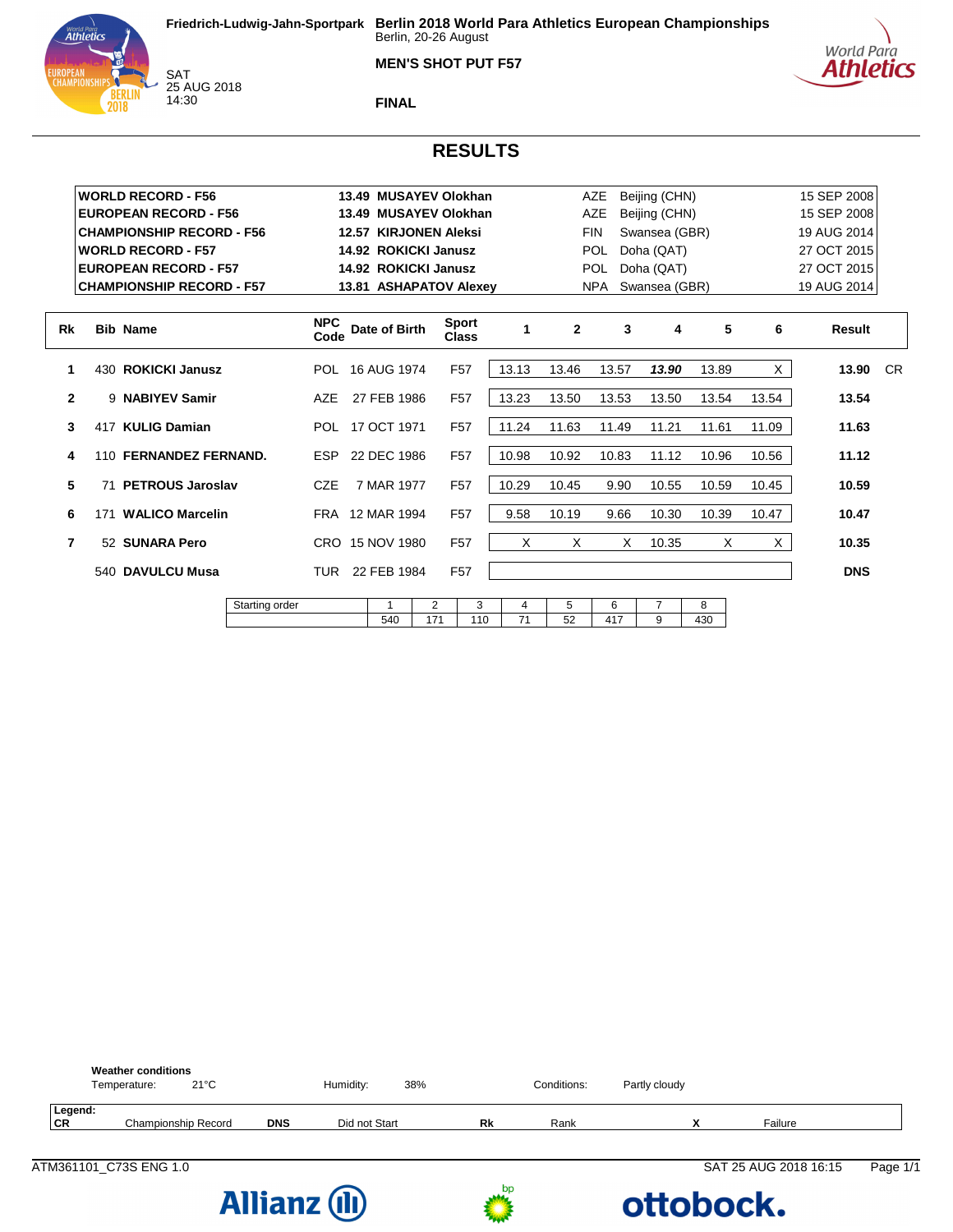#### **WOMEN'S CLUB THROW F32**





**FINAL**

# **RESULTS**

|    |     | <b>WORLD RECORD - F32</b><br><b>EUROPEAN RECORD - F32</b><br><b>CHAMPIONSHIP RECORD - F32</b> |                    | 26.93 IBRAHMI Maroua<br>21.84 Record Mark<br>20.39 PRESCOTT Gemma |     |                              |          |              | TUN<br><b>IPC</b><br><b>GBR</b> | Rio de Janeiro (BRA)<br>Bonn (GER)<br>Swansea (GBR) |       |       | 9 SEP 2016<br>2015<br>22 AUG 2014 |           |
|----|-----|-----------------------------------------------------------------------------------------------|--------------------|-------------------------------------------------------------------|-----|------------------------------|----------|--------------|---------------------------------|-----------------------------------------------------|-------|-------|-----------------------------------|-----------|
| Rk |     | <b>Bib Name</b>                                                                               | <b>NPC</b><br>Code | Date of Birth                                                     |     | <b>Sport</b><br><b>Class</b> | 1        | $\mathbf{2}$ | 3                               | 4                                                   | 5     | 6     | Result                            |           |
| 1  | 590 | <b>MOSKALENKO Anastasija</b>                                                                  |                    | UKR 16 AUG 2000                                                   |     | F32                          | 17.10    | 16.07        | 15.59                           | 18.81                                               | 18.82 | 19.42 | 19.42                             | <b>PB</b> |
| 2  | 272 | WICHMANN Hanna Laura M.                                                                       | <b>GER</b>         | 20 JUL 1996                                                       |     | F32                          | 15.80    | 15.91        | 14.52                           | 15.95                                               | 16.63 | 16.25 | 16.63                             |           |
| 3  |     | 84 MUZIKOVA Anna                                                                              | CZE                | 15 OCT 1997                                                       |     | F32                          | 15.77    | 16.24        | 15.25                           | 14.90                                               | X     | 15.46 | 16.24                             | <b>SB</b> |
| 4  | 300 | <b>STAMATOULA Maria</b>                                                                       | GRE                | 15 AUG 1972                                                       |     | F32                          | 13.09    | 14.06        | 13.63                           | 12.46                                               | 14.16 | X.    | 14.16                             |           |
| 5  | 307 | <b>KALMAN Krisztina</b>                                                                       | HUN                | 8 APR 1987                                                        |     | F32                          | 12.61    | 10.26        | 12.36                           | 11.77                                               | 12.72 | 11.00 | 12.72                             |           |
| 6  | 310 | SZIGETI Noemi                                                                                 | <b>HUN</b>         | 8 APR 1987                                                        |     | F32                          | 3.61     | 2.96         | 11.04                           | 4.77                                                | 4.76  | 11.66 | 11.66                             |           |
|    |     |                                                                                               | Starting order     |                                                                   | 307 | 2<br>310                     | 3<br>300 | 4<br>84      | 5<br>590                        | 6<br>272                                            |       |       |                                   |           |



**Allianz (II)** 

bp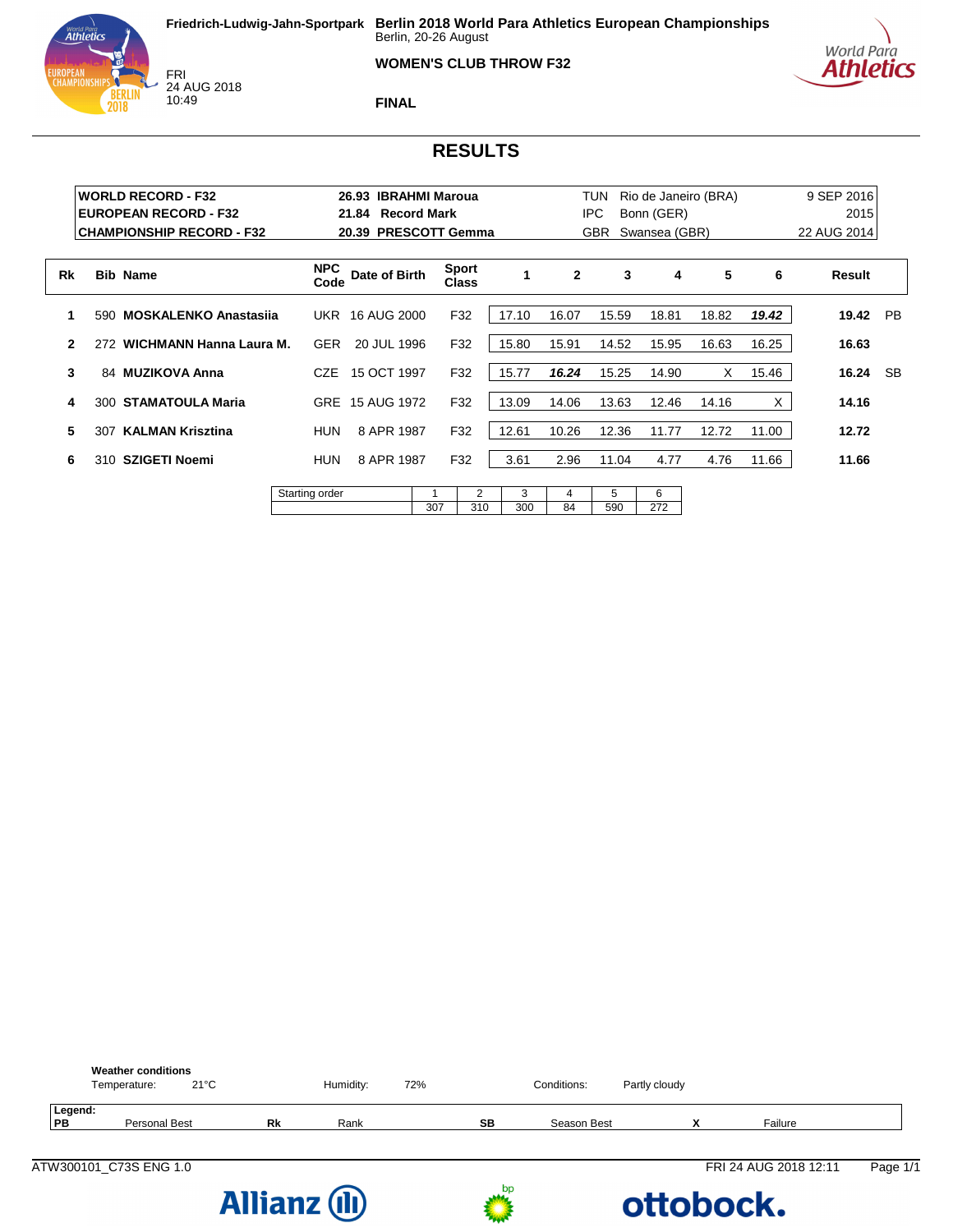#### **WOMEN'S DISCUS THROW F55**





TUE<br>21 AUG 2018 17:32

**FINAL**

# **RESULTS**

|              |     | <b>WORLD RECORD - F54</b>        |                    | 19.96 FESSLOVA Jana        |                              |       |       | CZE          |       | Frydek-Mistek (CZE) |       |       | 29 AUG 2004 |           |
|--------------|-----|----------------------------------|--------------------|----------------------------|------------------------------|-------|-------|--------------|-------|---------------------|-------|-------|-------------|-----------|
|              |     | <b>EUROPEAN RECORD - F54</b>     |                    | 19.96 FESSLOVA Jana        |                              |       |       | <b>CZE</b>   |       | Frydek-Mistek (CZE) |       |       | 29 AUG 2004 |           |
|              |     | <b>CHAMPIONSHIP RECORD - F54</b> |                    | 15.28 BOGACHEVA Marija     |                              |       |       | NPA          |       | Swansea (GBR)       |       |       | 19 AUG 2014 |           |
|              |     | <b>WORLD RECORD - F55</b>        |                    | 27.80 BUGGENHAGEN Marianne |                              |       |       | <b>GER</b>   |       | Beijing (CHN)       |       |       | 9 SEP 2008  |           |
|              |     | <b>EUROPEAN RECORD - F55</b>     |                    | 27.80 BUGGENHAGEN Marianne |                              |       |       | <b>GER</b>   |       | Beijing (CHN)       |       |       | 9 SEP 2008  |           |
|              |     | <b>CHAMPIONSHIP RECORD - F55</b> |                    | 26.02 BUGGENHAGEN Marianne |                              |       |       | <b>GER</b>   |       | Assen (NED)         |       |       | 18 JUN 2003 |           |
|              |     |                                  |                    |                            |                              |       |       |              |       |                     |       |       |             |           |
| Rk           |     | <b>Bib Name</b>                  | <b>NPC</b><br>Code | Date of Birth              | <b>Sport</b><br><b>Class</b> |       |       | $\mathbf{2}$ | 3     | 4                   | 5     | 6     | Result      |           |
|              | 353 | <b>DADZITE Diana</b>             | LAT                | 4 FEB 1986                 | F <sub>55</sub>              | 20.66 | 19.11 |              | 22.46 | 22.08               | 21.30 | 22.21 | 22.46       |           |
| $\mathbf{2}$ | 44  | <b>TODOROVA Daniela</b>          | <b>BUL</b>         | 18 OCT 1980                | F <sub>55</sub>              | 17.50 | 16.90 |              | 16.11 | 18.45               | 17.70 | 17.81 | 18.45       | <b>PB</b> |
| 3            |     | 85 NOVAKOVA Katerina             | CZE                | 18 DEC 1997                | F <sub>55</sub>              | 16.13 | 16.07 |              | 14.87 | 14.45               | 15.22 | 15.57 | 16.13       |           |
| 4            | 457 | <b>STRAWINSKA Karolina</b>       | <b>POL</b>         | 9 MAR 1997                 | F <sub>55</sub>              | 13.35 | 14.27 |              | 14.99 | 13.72               | 13.43 | 13.59 | 14.99       |           |
| 5            | 83. | <b>MOSOVSKA Rozalie Nike</b>     | CZE                | 12 DEC 2002                | F <sub>54</sub>              | X     | 10.80 |              | X     | X                   | 11.16 | 10.25 | 11.16       |           |
|              |     |                                  | Starting order     |                            |                              | 2     | 3     | 4            | 5     |                     |       |       |             |           |
|              |     |                                  |                    |                            | 44                           | 83    | 457   | 85           | 353   |                     |       |       |             |           |

44 83 457 85 353

|               | <b>Weather conditions</b><br>Temperature: | $23^{\circ}$ C |    | Humidity: | 39% | Conditions: | Sunny |  |
|---------------|-------------------------------------------|----------------|----|-----------|-----|-------------|-------|--|
| Legend:<br>PB | <b>Personal Best</b>                      |                | Rk | Rank      |     | Failure     |       |  |



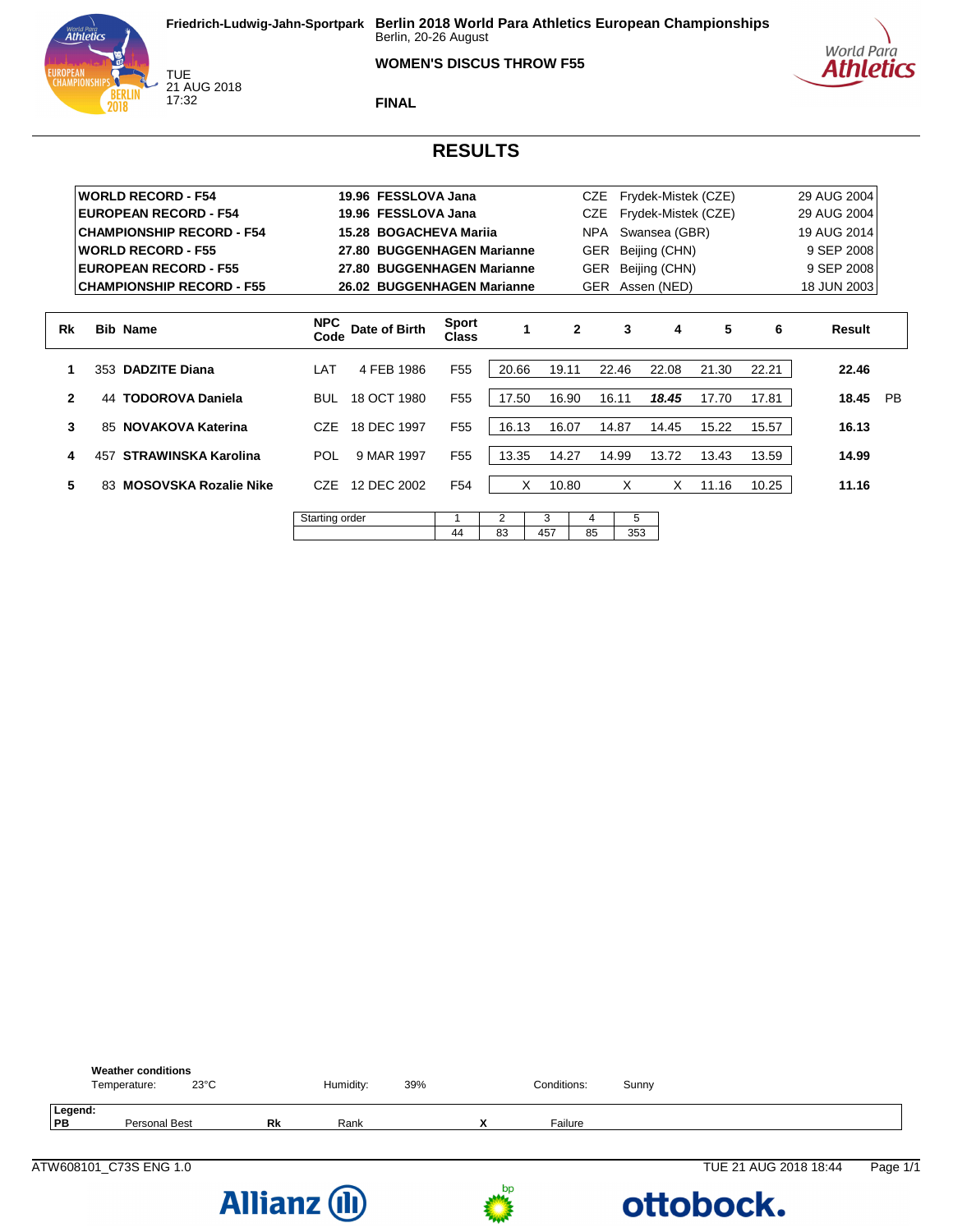#### **WOMEN'S DISCUS THROW F57**





TUE<br>21 AUG 2018 18:56

**FINAL**

#### **RESULTS**

|              |     | <b>WORLD RECORD - F56</b>        |                    | 26.28 MEDJMEDJ Nadia        |                              |       |       | ALG          |       | Dubai (UAE)   |       |       | 15 MAR 2018                                                                                         |  |  |
|--------------|-----|----------------------------------|--------------------|-----------------------------|------------------------------|-------|-------|--------------|-------|---------------|-------|-------|-----------------------------------------------------------------------------------------------------|--|--|
|              |     | <b>EUROPEAN RECORD - F56</b>     |                    | 24.23 WILLING Martina       |                              |       |       | <b>GER</b>   |       | Lyon (FRA)    |       |       | 23 JUL 2013                                                                                         |  |  |
|              |     | <b>CHAMPIONSHIP RECORD - F56</b> |                    | 23.38 WILLING Martina       |                              |       |       | <b>GER</b>   |       | Assen (NED)   |       |       | 18 JUN 2003                                                                                         |  |  |
|              |     | <b>WORLD RECORD - F57</b>        |                    | 34.68 SAIFI Nassima         |                              |       |       | <b>ALG</b>   |       | Dubai (UAE)   |       |       | 25 FEB 2015<br>2015<br>21 AUG 2014<br>6<br>Result<br>28.76<br>20.53<br>19.95<br>18.79<br>X<br>18.29 |  |  |
|              |     | <b>EUROPEAN RECORD - F57</b>     |                    | 31.88<br><b>Record Mark</b> |                              |       |       | IPC          |       | Bonn (GER)    |       |       | 27.70<br>20.44                                                                                      |  |  |
|              |     | <b>CHAMPIONSHIP RECORD - F57</b> |                    | 31.88 ENEVA Stela           |                              |       |       | BUL.         |       | Swansea (GBR) |       |       |                                                                                                     |  |  |
| Rk           |     | <b>Bib Name</b>                  | <b>NPC</b><br>Code | Date of Birth               | <b>Sport</b><br><b>Class</b> | 1     |       | $\mathbf{2}$ | 3     | 4             | 5     |       |                                                                                                     |  |  |
|              |     | 316 BARRY Orla                   | <b>IRL</b>         | 21 SEP 1989                 | F <sub>57</sub>              | 26.90 | 28.76 |              | 25.63 | 27.76         | 28.16 |       |                                                                                                     |  |  |
| $\mathbf{2}$ | 273 | <b>WILLING Martina</b>           | <b>GER</b>         | 3 OCT 1959                  | F <sub>56</sub>              | 20.02 | 20.03 |              | X     | X             | 20.53 |       |                                                                                                     |  |  |
| 3            |     | 43 KOLEVA Ivanka                 | <b>BUL</b>         | 9 DEC 1968                  | F <sub>57</sub>              | 18.43 |       | X            | 19.47 | 19.42         | 18.94 | 19.95 |                                                                                                     |  |  |
| 4            | 60  | VUKOVIC Jelena                   | CRO.               | 15 FEB 1975                 | F <sub>57</sub>              | 16.13 | 17.97 |              | 18.20 | 18.13         | 18.79 | 18.16 |                                                                                                     |  |  |
| 5            | 86  | <b>OBROVA Miroslava</b>          | CZE.               | 10 AUG 1975                 | F56                          | 16.84 | 15.33 |              | 18.16 | 17.65         | 18.29 |       |                                                                                                     |  |  |
|              |     |                                  | Starting order     |                             |                              | 2     | 3     | 4            | 5     |               |       |       |                                                                                                     |  |  |
|              |     |                                  |                    |                             | 86                           | 60    | 273   | 43           | 316   |               |       |       |                                                                                                     |  |  |





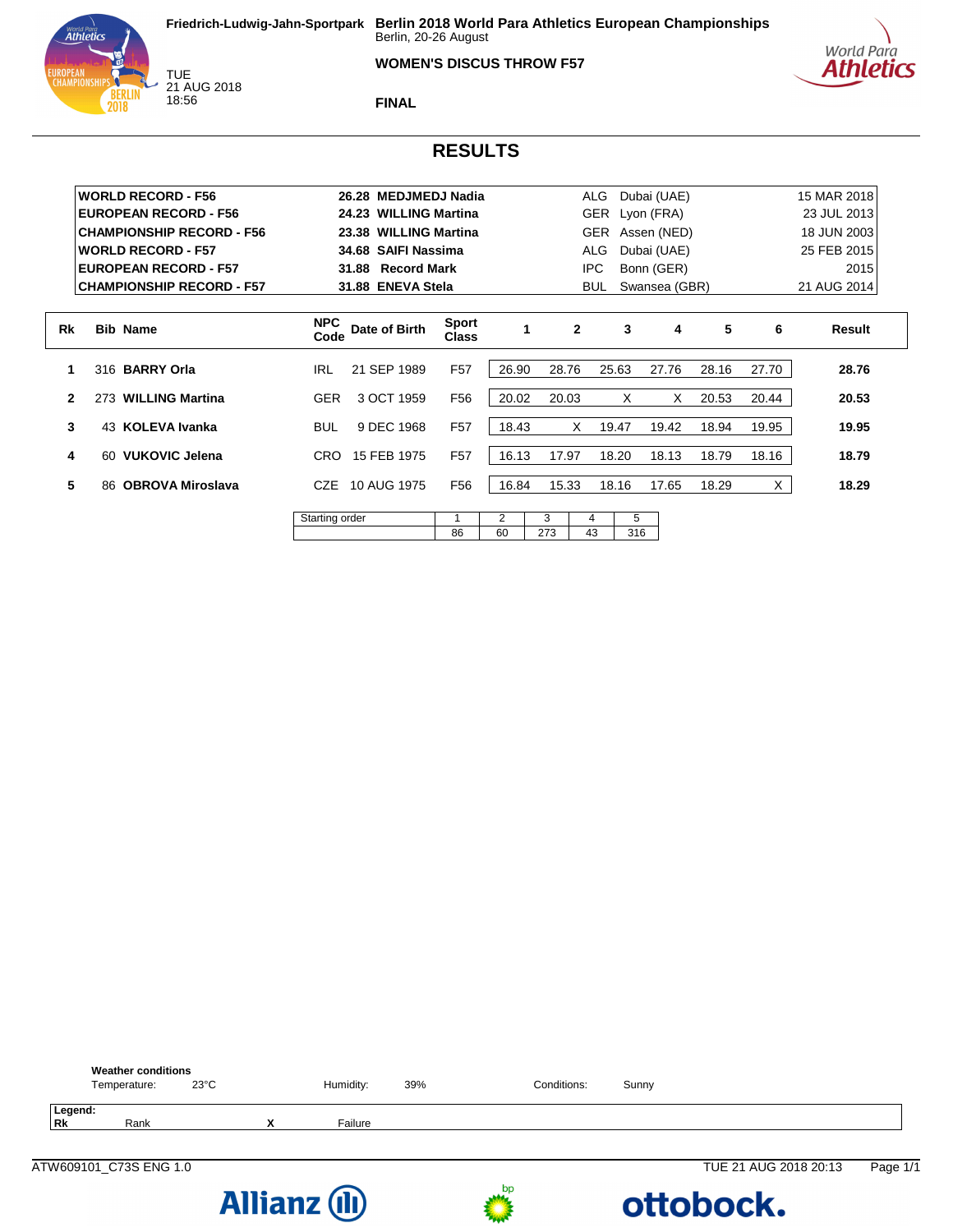#### **WOMEN'S JAVELIN THROW F54**



THU<br>23 AUG 2018 18:47

**FINAL**

#### **RESULTS**

|              | <b>WORLD RECORD - F53</b>        |                    | 11.87 RIVERA Esther     |                              |       |       |              |                    |               | MEX Rio de Janeiro (BRA) |       | 13 AUG 2007 |           |
|--------------|----------------------------------|--------------------|-------------------------|------------------------------|-------|-------|--------------|--------------------|---------------|--------------------------|-------|-------------|-----------|
|              | <b>EUROPEAN RECORD - F53</b>     |                    | 10.50 STETSIUK Svitlana |                              |       |       | UKR          |                    | Swansea (GBR) |                          |       | 22 AUG 2014 |           |
|              | <b>CHAMPIONSHIP RECORD - F53</b> |                    | 10.50 STETSIUK Svitlana |                              |       |       | UKR          |                    | Swansea (GBR) |                          |       | 22 AUG 2014 |           |
|              | <b>WORLD RECORD - F54</b>        |                    | 20.25 UGWUNWA Flora     |                              |       |       |              |                    |               | NGR Rio de Janeiro (BRA) |       | 13 SEP 2016 |           |
|              | <b>EUROPEAN RECORD - F54</b>     |                    | 15.19 BOGACHEVA Marija  |                              |       |       |              | NPA Grosseto (ITA) |               |                          |       | 12 MAY 2013 |           |
|              | <b>CHAMPIONSHIP RECORD - F54</b> |                    | 14.34 BOGACHEVA Marija  |                              |       |       | NPA          |                    | Swansea (GBR) |                          |       | 22 AUG 2014 |           |
|              |                                  |                    |                         |                              |       |       |              |                    |               |                          |       |             |           |
| Rk           | <b>Bib Name</b>                  | <b>NPC</b><br>Code | Date of Birth           | <b>Sport</b><br><b>Class</b> | 1     |       | $\mathbf{2}$ | 3                  | 4             | 5                        | 6     | Result      |           |
| 1            | 34 NEZHURA Yuliya                | <b>BLR</b>         | 6 AUG 1975              | F <sub>54</sub>              | 11.22 | 11.71 |              | X                  | 11.14         | X                        | 11.98 | 11.98       | -SB       |
| $\mathbf{2}$ | 83 MOSOVSKA Rozalie Nike         | CZE                | 12 DEC 2002             | F <sub>54</sub>              | 10.74 | 10.80 |              | 11.15              | 10.28         | X                        | X.    | 11.15       |           |
| 3            | 589 LEBIEDIEVA lana              |                    | UKR 12 FEB 1984         | F <sub>53</sub>              | X     | 10.59 |              | 10.46              | 10.40         | 10.31                    | 11.15 | 11.15 ER    |           |
| 4            | 378 RAJKOVIC Maja                |                    | MNE 26 MAY 1983         | F <sub>54</sub>              | X     | 10.12 |              | 10.22              | 10.76         | X                        | 10.72 | 10.76       | <b>PB</b> |
| 5            | 596 STETSIUK Svitlana            |                    | <b>UKR 19 AUG 1974</b>  | F <sub>53</sub>              | X     |       | 7.81         | X                  | 8.80          | X                        | X     | 8.80        | <b>SB</b> |
|              |                                  | Starting order     |                         |                              | 2     | 3     | 4            | 5                  |               |                          |       |             |           |
|              |                                  |                    |                         | 596                          | 378   | 589   | 83           | 34                 |               |                          |       |             |           |

| <b>Weather conditions</b><br>$33^{\circ}$ C<br>Temperature: |    | Humidity:     | 25% |    | Conditions: | Partly cloudy |             |
|-------------------------------------------------------------|----|---------------|-----|----|-------------|---------------|-------------|
| Legend:<br>ER<br>European Record<br>X<br>Failure            | PB | Personal Best |     | Rk | Rank        | SB            | Season Best |





#### ATW702101\_C73S ENG 1.0 THU 23 AUG 2018 20:15 Page 1/1

ottobock.

World Para<br>**Athletics**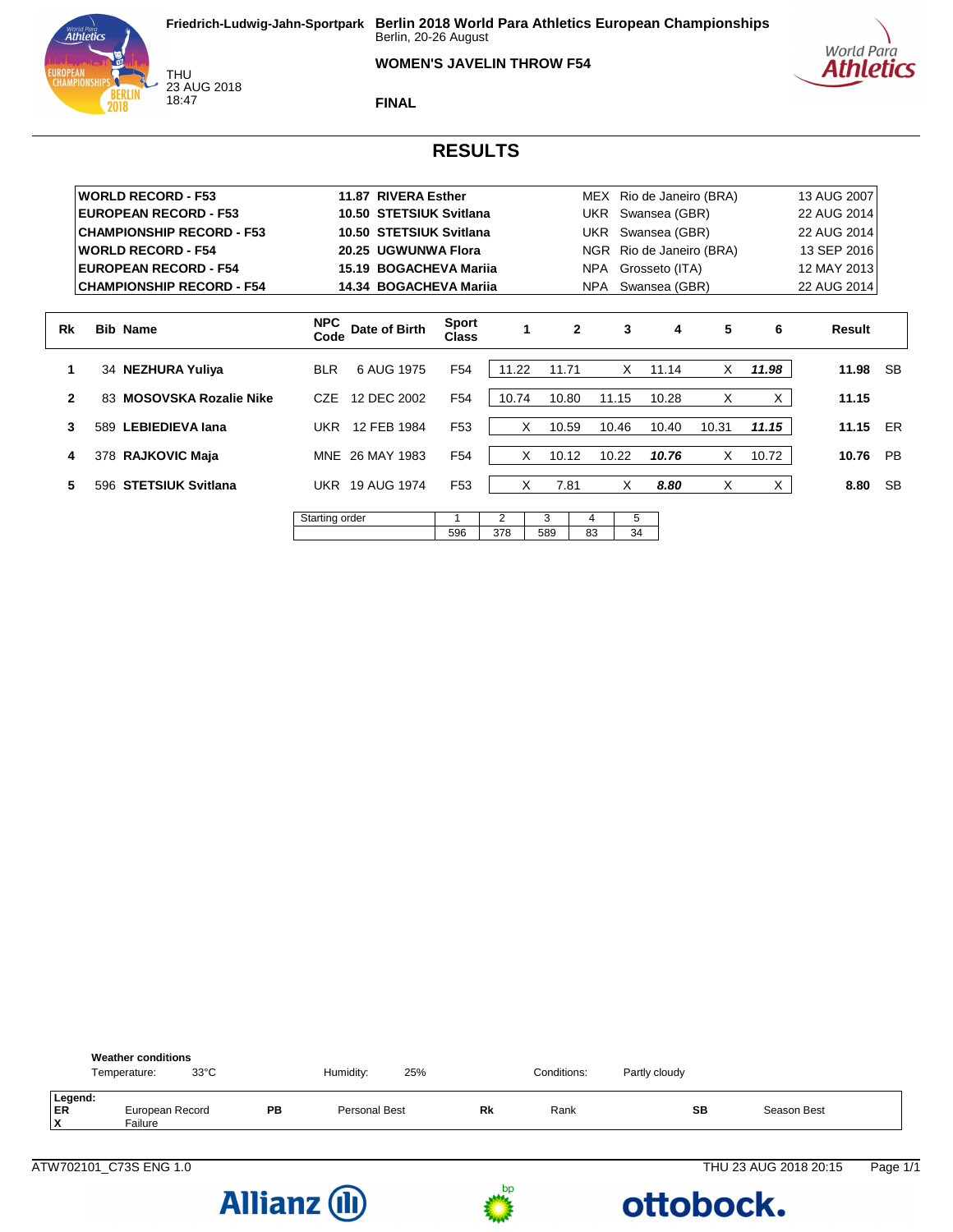#### **WOMEN'S JAVELIN THROW F56**





THU<br>23 AUG 2018 17:30

**FINAL**

# **RESULTS**

|                |     | <b>WORLD RECORD - F55</b>        |                    | 27.07 DADZITE Diana        |                              |       |              | LAT        | London (GBR)      |       |       | 17 JUL 2017 |           |
|----------------|-----|----------------------------------|--------------------|----------------------------|------------------------------|-------|--------------|------------|-------------------|-------|-------|-------------|-----------|
|                |     | <b>EUROPEAN RECORD - F55</b>     |                    | 27.07 DADZITE Diana        |                              |       |              | LAT        | London (GBR)      |       |       | 17 JUL 2017 |           |
|                |     | <b>CHAMPIONSHIP RECORD - F55</b> |                    | 19.07 BUGGENHAGEN Marianne |                              |       |              | <b>GER</b> | Assen (NED)       |       |       | 19 JUN 2003 |           |
|                |     | <b>WORLD RECORD - F56</b>        |                    | 24.03 WILLING Martina      |                              |       |              | <b>GER</b> | Berlin (GER)      |       |       | 13 JUN 2008 |           |
|                |     | <b>EUROPEAN RECORD - F56</b>     |                    | 24.03 WILLING Martina      |                              |       |              | <b>GER</b> | Berlin (GER)      |       |       | 13 JUN 2008 |           |
|                |     | <b>CHAMPIONSHIP RECORD - F56</b> |                    | 23.21 WILLING Martina      |                              |       |              | <b>GER</b> | Stadskanaal (NED) |       |       | 28 JUN 2012 |           |
|                |     |                                  |                    |                            |                              |       |              |            |                   |       |       |             |           |
| Rk             |     | <b>Bib Name</b>                  | <b>NPC</b><br>Code | Date of Birth              | <b>Sport</b><br><b>Class</b> |       | $\mathbf{2}$ | 3          | 4                 | 5     | 6     | Result      |           |
| 1.             |     | 353 DADZITE Diana                | LAT                | 4 FEB 1986                 | F <sub>55</sub>              | 23.98 | 26.20        | X          | 26.36             | X     | 25.77 | 26.36       | <b>CR</b> |
| $\overline{2}$ |     | 273 WILLING Martina              | <b>GER</b>         | 3 OCT 1959                 | F <sub>56</sub>              | 20.93 | 21.26        | 21.31      | 21.34             | 20.41 | 20.84 | 21.34       |           |
| 3              | 44  | <b>TODOROVA Daniela</b>          | <b>BUL</b>         | 18 OCT 1980                | F <sub>55</sub>              | X     | 18.94        | 19.90      | X                 | X     | X     | 19.90       | <b>PB</b> |
| 4              | 301 | <b>VOUDOURIDOU DM</b>            |                    | GRE 30 MAR 1995            | F <sub>56</sub>              | 12.34 | 14.89        | 13.45      | 13.49             | 13.62 | 14.25 | 14.89       | <b>SB</b> |
| 5              |     | 86 OBROVA Miroslava              | CZE.               | 10 AUG 1975                | F <sub>56</sub>              | 13.06 | 14.02        | 13.97      | X                 | X     | 13.79 | 14.02       |           |
| 6              |     | 32 BARANOVSKAYA Iryna            | <b>BLR</b>         | 9 JUN 1982                 | F <sub>55</sub>              | 10.21 | 11.65        | 11.06      | 11.44             | 11.39 | 10.54 | 11.65       | PB        |
|                |     |                                  |                    |                            |                              |       |              |            |                   |       |       |             |           |

| order<br>.<br>. .<br>≂ |              |                             |    |            |             |  |
|------------------------|--------------|-----------------------------|----|------------|-------------|--|
|                        | $\sim$<br>ັ້ | $\sim$ $\sim$ $\sim$<br>. . | 86 | . .<br>. . | $\sim$<br>N |  |
|                        |              |                             |    |            |             |  |

|                     | <b>Weather conditions</b><br>Temperature: | $33^{\circ}$ C |    | Humidity:     | 25% |    | Conditions: | Partly cloudy |             |  |
|---------------------|-------------------------------------------|----------------|----|---------------|-----|----|-------------|---------------|-------------|--|
| Legend:<br>CR<br>ΙX | Championship Record<br>Failure            |                | PB | Personal Best |     | Rk | Rank        | SB            | Season Best |  |



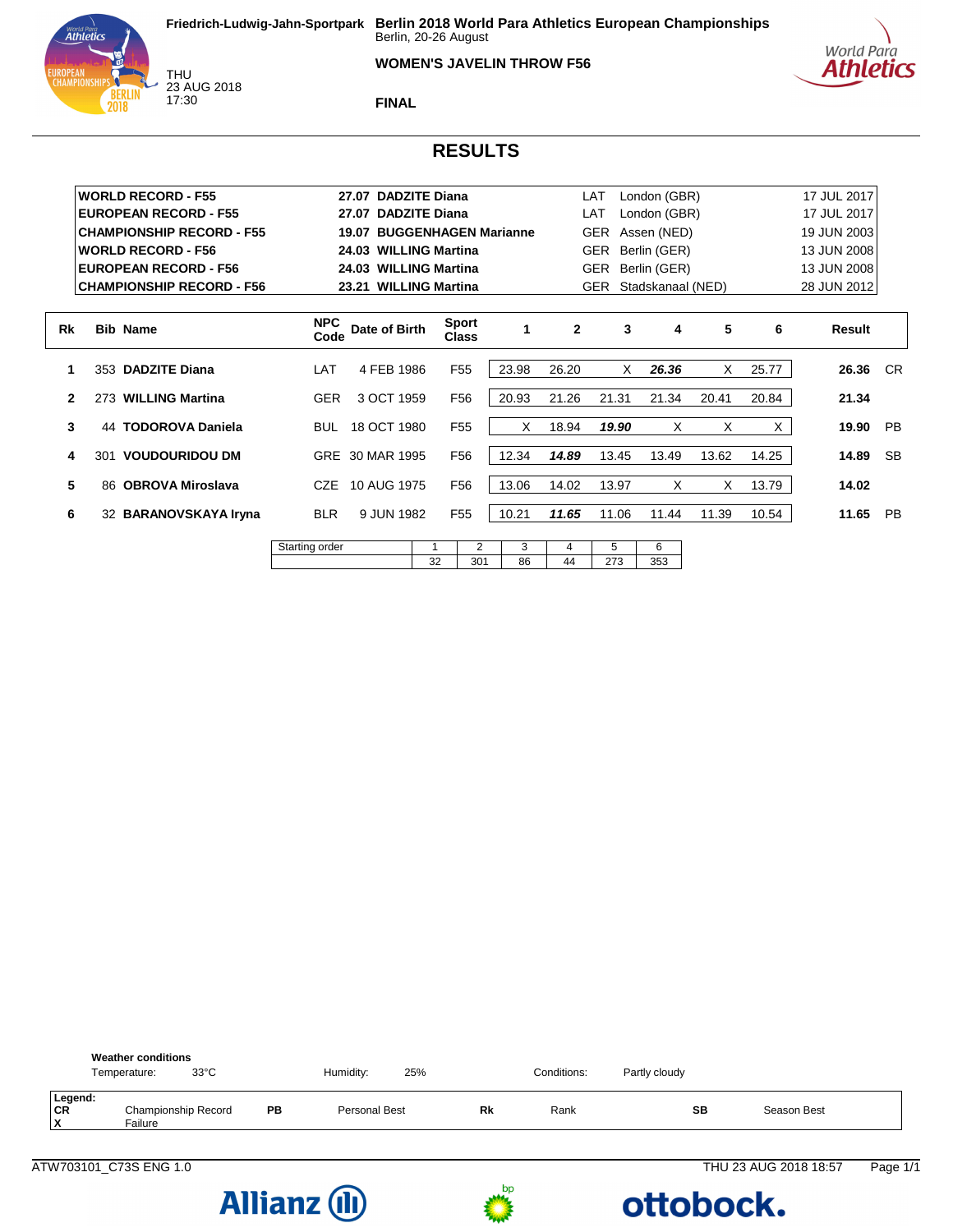







**FINAL**

# **RESULTS**

|                | <b>WORLD RECORD</b><br><b>EUROPEAN RECORD</b><br><b>CHAMPIONSHIP RECORD</b> | <b>Record Mark</b><br>6.37<br><b>Record Mark</b><br>6.37<br>6.37 | <b>KRIVENOK Svetlana</b>     |          |          | <b>IPC</b><br>IPC<br>NPA. | Bonn (GER)<br>Bonn (GER) | Swansea (GBR) |      |      | 2015<br>2015<br>23 AUG 2014 |           |
|----------------|-----------------------------------------------------------------------------|------------------------------------------------------------------|------------------------------|----------|----------|---------------------------|--------------------------|---------------|------|------|-----------------------------|-----------|
| Rk             | <b>Bib Name</b>                                                             | <b>NPC</b><br>Date of Birth<br>Code                              | <b>Sport</b><br><b>Class</b> | 1        |          | $\mathbf{2}$              | 3                        | 4             | 5    | 6    | Result                      |           |
| 1              | 445 KORNOBYS Lucyna                                                         | 17 FEB 1978<br>POL                                               | F33                          | 7.49     |          | 6.05                      | 5.85                     | 6.32          | 6.49 | 6.74 | 7.49                        | <b>WR</b> |
| $\overline{2}$ | <b>OLEKSIUK Joanna</b><br>452                                               | 14 JUL 1992<br>POL                                               | F33                          | 5.59     |          | X                         | 5.13                     | 5.27          | 5.13 | 5.39 | 5.59                        |           |
| 3              | <b>LIAGKOU Anthi</b><br>297                                                 | GRE 30 MAR 1985                                                  | F33                          | 4.37     |          | 4.23                      | 4.29                     | 4.12          | 3.85 | 4.59 | 4.59                        |           |
| 4              | <b>SZYMULA Dorota</b><br>459                                                | 5 OCT 1995<br>POL                                                | F33                          |          | X        | 3.89                      | 4.16                     | 3.79          | 4.09 | 4.01 | 4.16                        |           |
| 5.             | <b>MARCANIKOVA Anna</b><br>82                                               | CZE<br>23 MAR 1995                                               | F33                          | 3.69     |          | 3.74                      | 3.99                     | 3.83          | 3.88 | 4.04 | 4.04                        |           |
|                |                                                                             | Starting order                                                   | 82                           | 2<br>459 | 3<br>297 | 4<br>452                  | 5<br>445                 |               |      |      |                             |           |







ATW333101\_C73S ENG 1.0 MON 20 AUG 2018 20:05 Page 1/1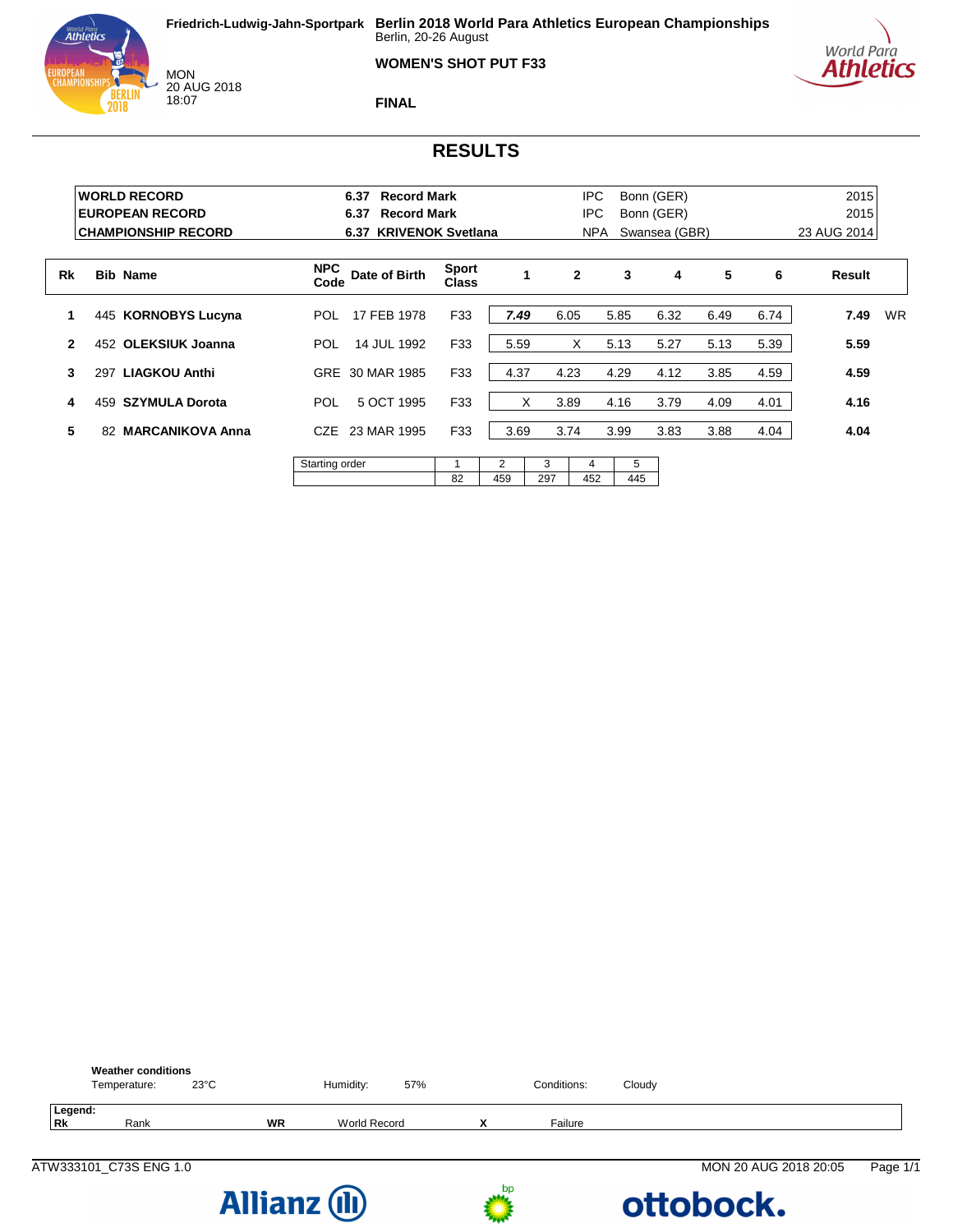#### **WOMEN'S SHOT PUT F54**





SAT<br>25 AUG 2018 16:11

**FINAL**

# **RESULTS**

|              |     | <b>WORLD RECORD - F53</b>        |                    | 5.88 SMITH Cristeen              |                              |      |     | NZL          |      | Berlin (GER)  |      |      | 28 JUL 1994 |           |
|--------------|-----|----------------------------------|--------------------|----------------------------------|------------------------------|------|-----|--------------|------|---------------|------|------|-------------|-----------|
|              |     | <b>EUROPEAN RECORD - F53</b>     |                    | <b>STETSIUK Svitlana</b><br>4.77 |                              |      |     | UKR          |      | Lyon (FRA)    |      |      | 27 JUL 2013 |           |
|              |     | <b>CHAMPIONSHIP RECORD - F53</b> |                    | 4.28 STETSIUK Svitlana           |                              |      |     | UKR          |      | Swansea (GBR) |      |      | 20 AUG 2014 |           |
|              |     | <b>WORLD RECORD - F54</b>        |                    | 7.90 YANG Liwan                  |                              |      |     | <b>CHN</b>   |      | Beijing (CHN) |      |      | 23 APR 2016 |           |
|              |     | <b>EUROPEAN RECORD - F54</b>     |                    | 7.83 BOGACHEVA Mariia            |                              |      |     | NPA          |      | Olomouc (CZE) |      |      | 4 JUL 2014  |           |
|              |     | <b>CHAMPIONSHIP RECORD - F54</b> |                    | 7.04 BOGACHEVA Mariia            |                              |      |     | NPA          |      | Swansea (GBR) |      |      | 20 AUG 2014 |           |
|              |     |                                  |                    |                                  |                              |      |     |              |      |               |      |      |             |           |
| Rk           |     | <b>Bib Name</b>                  | <b>NPC</b><br>Code | Date of Birth                    | <b>Sport</b><br><b>Class</b> |      |     | $\mathbf{2}$ | 3    | 4             | 5    | 6    | Result      |           |
|              |     | 34 NEZHURA Yuliya                | <b>BLR</b>         | 6 AUG 1975                       | F <sub>54</sub>              | 6.10 |     | 5.96         | 5.99 | X             | 5.78 | 6.00 | 6.10        | <b>PB</b> |
| $\mathbf{2}$ | 589 | <b>LEBIEDIEVA lana</b>           | UKR                | 12 FEB 1984                      | F <sub>53</sub>              |      | X   | 5.01         | 5.08 | 5.20          | 5.10 | 5.43 | 5.43        | ER        |
| 3            |     | 80 KACANU Eva                    | <b>CZE</b>         | 20 MAY 1965                      | F54                          | 5.02 |     | 4.97         | X    | X             | X    | X.   | 5.02        |           |
| 4            |     | 378 RAJKOVIC Maja                |                    | MNE 26 MAY 1983                  | F <sub>54</sub>              | 4.44 |     | 4.36         | 4.38 | 4.32          | 4.48 | 4.35 | 4.48        | <b>PB</b> |
| 5            |     | 596 STETSIUK Svitlana            |                    | <b>UKR 19 AUG 1974</b>           | F <sub>53</sub>              | 4.25 |     | 4.18         | 4.27 | 4.23          | 4.28 | 4.34 | 4.34        | <b>SB</b> |
|              |     |                                  | Starting order     |                                  |                              | 2    | 3   | 4            | 5    |               |      |      |             |           |
|              |     |                                  |                    |                                  | 378                          | 596  | 589 | 80           | 34   |               |      |      |             |           |

| <b>Weather conditions</b><br>$18^{\circ}$ C<br>Temperature: |    | Humidity:     | 53% |           | Conditions: | Light Rain |           |             |  |
|-------------------------------------------------------------|----|---------------|-----|-----------|-------------|------------|-----------|-------------|--|
| Legend:<br>ER<br>European Record<br>Iχ<br>Failure           | PB | Personal Best |     | <b>Rk</b> | Rank        |            | <b>SB</b> | Season Best |  |





#### ATW350101\_C73S ENG 1.0 SAT 25 AUG 2018 17:32 Page 1/1